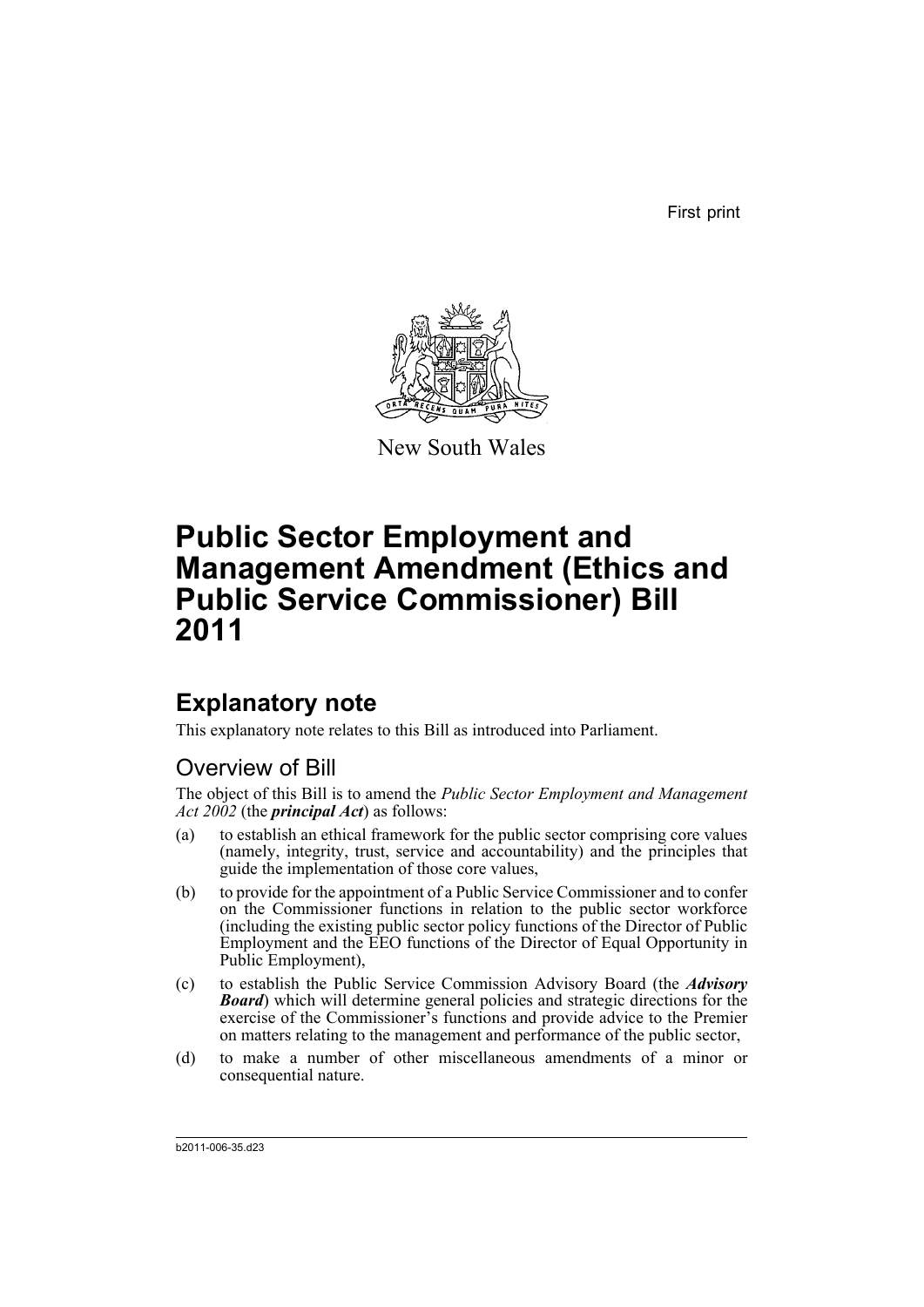Explanatory note

### Outline of provisions

**Clause 1** sets out the name (also called the short title) of the proposed Act.

**Clause 2** provides for the commencement of the proposed Act on a day or days to be appointed by proclamation.

### **Schedule 1 Amendment of Public Sector Employment and Management Act 2002 No 43**

### **Public sector ethics**

**Schedule 1.1** establishes the ethical framework for the public sector referred to in the above Overview. The Public Service Commissioner will have the function of promoting and maintaining the public sector core values.

### **Public Service Commissioner and Public Service Commission Advisory Board**

**Schedule 1.2 [2]** provides for the appointment by the Governor of a Public Service Commissioner. An appointment may only be made if the Advisory Board has approved the appointment. The Commissioner may be removed from office by the Governor but only for incapacity, incompetence or misbehaviour following an independent review of the Commissioner's performance or conduct and recommendation for removal by the Advisory Board. However any such independent review is not required for the removal of the Commissioner if the performance or conduct concerned has been the subject of an inquiry and report by the ICAC or a Special Commission of Inquiry or a finding by a court.

The Commissioner will have policy-related objectives and functions in relation to the public sector (which includes all the public sector services such as the Government Service, Health Service, NSW Police Force and Teaching Service). The Commissioner is to exercise his or her functions in accordance with the general policies and strategic directions determined by the Advisory Board and will report to the Premier. However the Commissioner will not be subject to the control and direction of the Premier in the exercise of his or her functions.

The Commissioner will assume most of the public sector policy-related functions currently exercised by the Director of Public Employment and the Director-General of the Department of Premier and Cabinet (the *D-G of DPC*). These include the issuing of guidelines relating to the employment and management of staff and requiring the head of a public sector agency to provide the Commissioner with a report relating to the staff or personnel policies and practices of the agency. The Commissioner will also have more general functions in relation to matters affecting the public sector (particularly in relation to the strategic development and management of the public sector workforce). The Commissioner will be able to give directions to the heads of public sector agencies in relation to their staff but only after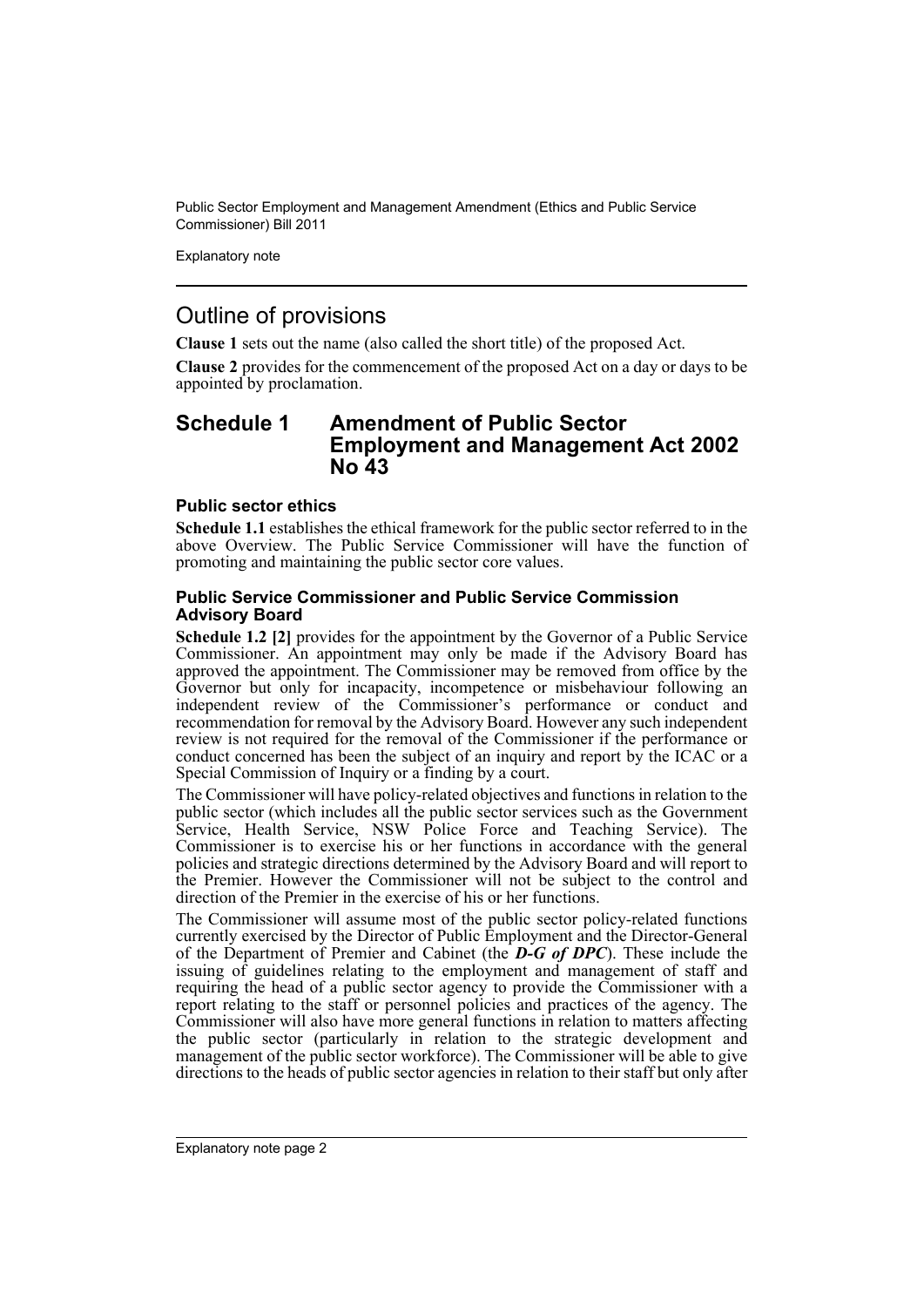Explanatory note

consultation with those agency heads and with other relevant persons. Any direction by the Commissioner is to be made publicly available and the head of the public sector agency to whom a direction is given must comply with any such direction. The Commissioner (or a person authorised by the Commissioner) may also conduct an inquiry into any matter relating to the administration or management of a public sector agency.

**Schedule 1.2 [2]** also establishes the Public Service Commission Advisory Board, which will consist of a person appointed by the Premier as the Chairperson, 4 other persons appointed by the Premier, the Commissioner (or the Commissioner's nominee) and the D-G of DPC (or the D-G's nominee). The functions of the Advisory Board include determining general policies and strategic directions in relation to the functions of the Commissioner and providing the Premier with advice on matters relating to the management and performance of the public sector.

**Schedule 1.2 [1]** inserts definitions of *Advisory Board* and *Commissioner*.

**Schedule 1.2 [3]** establishes the staff of the Commissioner as a Division of the Government Service to be known as the Public Service Commission.

**Schedule 1.2 [4]** inserts provisions relating to the Commissioner (such as terms of office) and to the members and procedures of the Advisory Board.

### **Miscellaneous and consequential amendments**

**Schedule 1.3** generally contains amendments to the principal Act that are, in the main, consequential on the creation of the position of Public Service Commissioner and the abolition of the position of Director of Public Employment (whose functions under the principal Act are transferred to the Commissioner). The Commissioner will also assume any public sector policy-related functions of the D-G of DPC who will retain certain industrial relations functions in respect of the public sector.

**Schedule 1.3 [23]** provides that persons who are employed in or by a NSW public sector agency may be temporarily assigned to work for another body (namely a private sector entity, an interstate or Commonwealth public authority or government agency or a university) and also provides for persons who are employed in or by any such other body to be temporarily assigned to work for a NSW public sector agency. Any such assignment is to be in accordance with the Commissioner's guidelines.

## **Schedule 2 Amendment of other legislation**

**Schedule 2.1** transfers the EEO functions of the Director of Equal Opportunity in Public Employment under Part 9A of the *Anti-Discrimination Act 1977* to the Public Service Commissioner and consequentially abolishes the Director's position.

The remainder of the amendments made by Schedule 2 are consequential on the other amendments made by the proposed Act.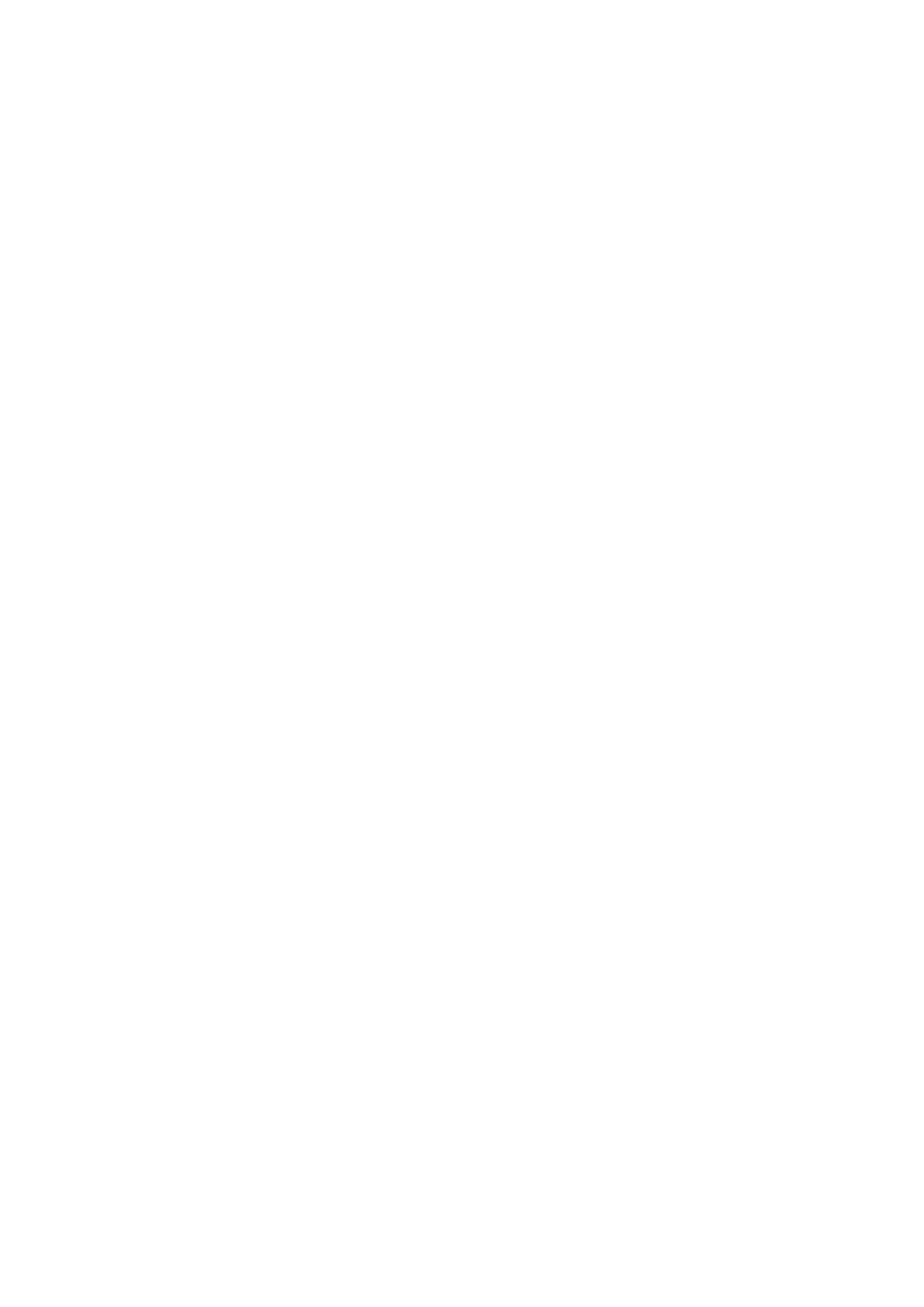First print



New South Wales

# **Public Sector Employment and Management Amendment (Ethics and Public Service Commissioner) Bill 2011**

# **Contents**

|                                                      | Page |
|------------------------------------------------------|------|
| Name of Act                                          |      |
| Commencement                                         | 2.   |
| Schedule 1 Amendment of Public Sector Employment and |      |
| Management Act 2002 No 43                            | 3    |
| Schedule 2 Amendment of other legislation            | 29   |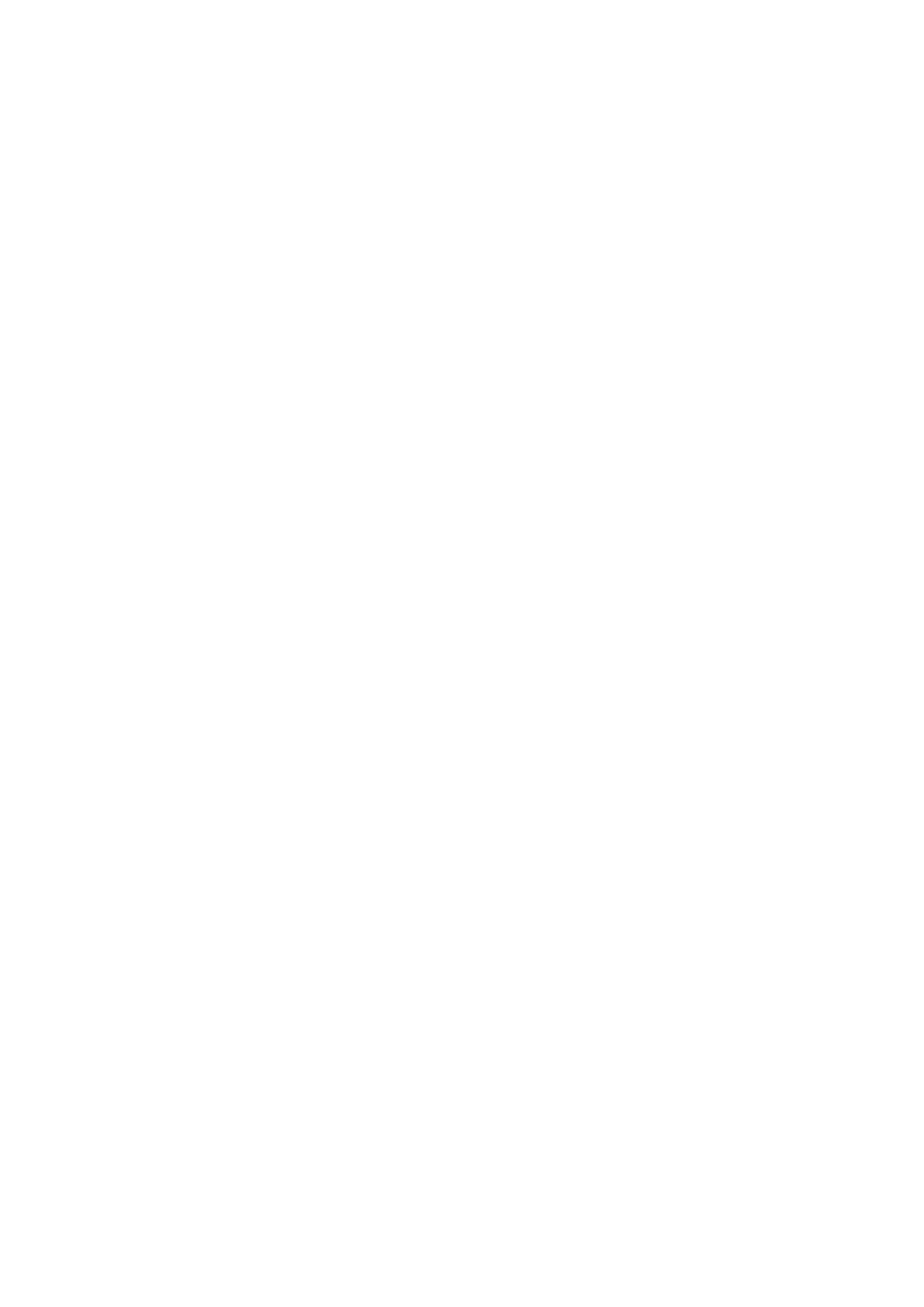

New South Wales

# **Public Sector Employment and Management Amendment (Ethics and Public Service Commissioner) Bill 2011**

No , 2011

### **A Bill for**

An Act to amend the *Public Sector Employment and Management Act 2002* to establish an ethical framework for the public sector, to create the office of Public Service Commissioner and to establish the Public Service Commission Advisory Board; and for other purposes.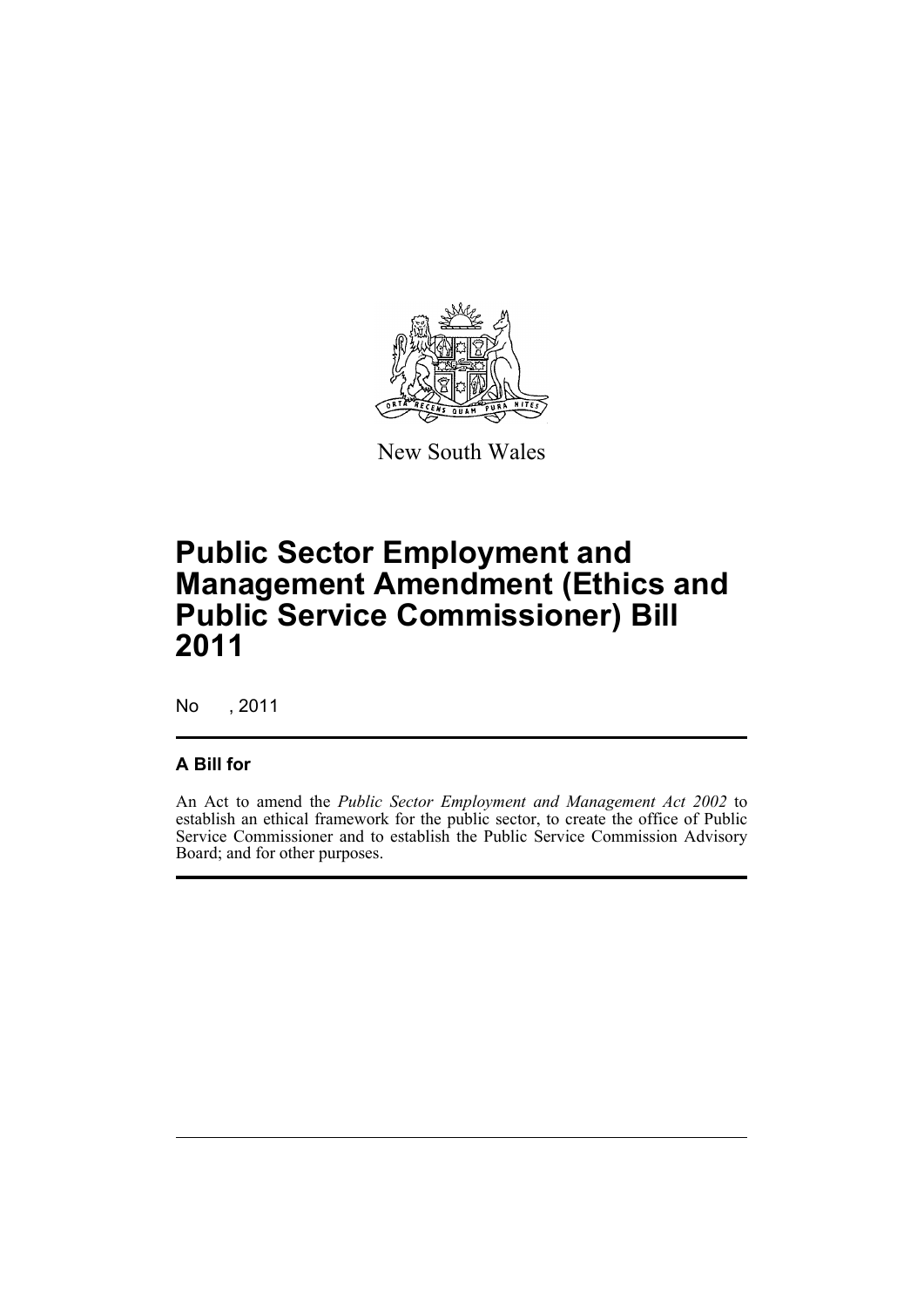<span id="page-7-1"></span><span id="page-7-0"></span>

| The Legislature of New South Wales enacts:                                                                              |                     |  |
|-------------------------------------------------------------------------------------------------------------------------|---------------------|--|
| Name of Act                                                                                                             | $\mathcal{P}$       |  |
| This Act is the Public Sector Employment and Management<br>Amendment (Ethics and Public Service Commissioner) Act 2011. | 3<br>$\overline{4}$ |  |
| Commencement                                                                                                            | 5                   |  |
| This Act commences on a day or days to be appointed by proclamation.                                                    | 6                   |  |
|                                                                                                                         |                     |  |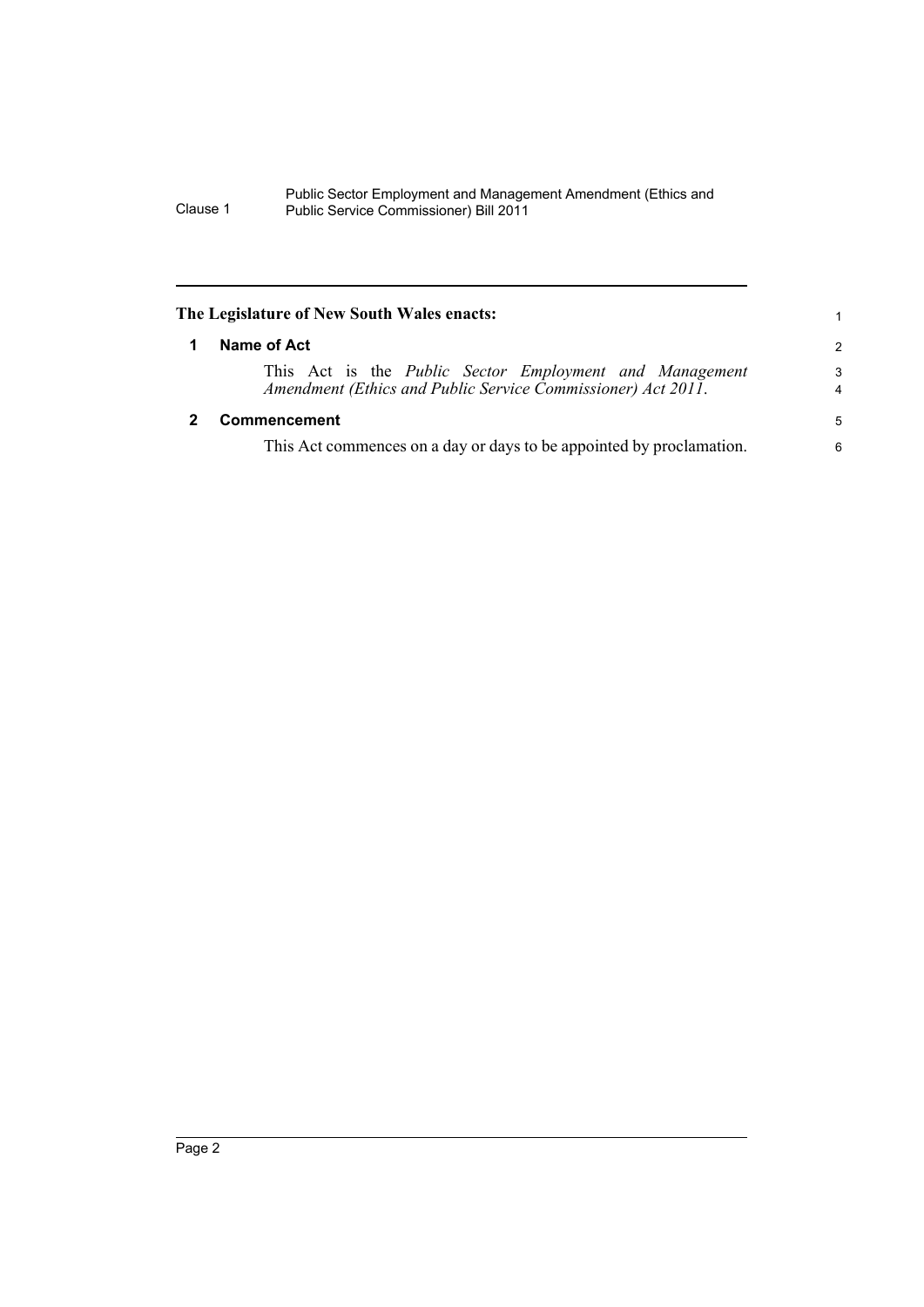Amendment of Public Sector Employment and Management Act 2002 No 43 Schedule 1

## <span id="page-8-0"></span>**Schedule 1 Amendment of Public Sector Employment and Management Act 2002 No 43**

| 1.1 |                 |                         |              | Amendments relating to public sector ethics                                                                                                                                                                | 4                    |
|-----|-----------------|-------------------------|--------------|------------------------------------------------------------------------------------------------------------------------------------------------------------------------------------------------------------|----------------------|
|     | <b>Part 1.2</b> |                         |              |                                                                                                                                                                                                            | 5                    |
|     |                 | Insert after section 3: |              |                                                                                                                                                                                                            | 6                    |
|     |                 |                         |              |                                                                                                                                                                                                            |                      |
|     |                 |                         |              | Part 1.2 Ethical framework for the public sector                                                                                                                                                           | $\overline{7}$       |
|     | 3A              |                         |              | <b>Objective of Part</b>                                                                                                                                                                                   | 8                    |
|     |                 |                         |              | This Part:                                                                                                                                                                                                 | 9                    |
|     |                 |                         | (a)          | recognises the role of the public sector in preserving the<br>public interest, defending public value and adding<br>professional quality and value to the commitments of the<br>Government of the day, and | 10<br>11<br>12<br>13 |
|     |                 |                         | (b)          | establishes an ethical framework for a merit-based,<br>apolitical and professional public sector that implements<br>the decisions of the Government of the day.                                            | 14<br>15<br>16       |
|     | 3B              |                         |              | <b>Public sector core values</b>                                                                                                                                                                           | 17                   |
|     |                 |                         |              | The core values for the public sector and the principles that guide<br>their implementation are as follows:                                                                                                | 18<br>19             |
|     |                 |                         | Integrity    |                                                                                                                                                                                                            | 20                   |
|     |                 |                         | (a)          | Consider people equally without prejudice or favour.                                                                                                                                                       | 21                   |
|     |                 |                         | (b)          | Act professionally with honesty, consistency and<br>impartiality.                                                                                                                                          | 22<br>23             |
|     |                 |                         | (c)          | Take responsibility for situations, showing leadership and<br>courage.                                                                                                                                     | 24<br>25             |
|     |                 |                         | (d)          | Place the public interest over personal interest.                                                                                                                                                          | 26                   |
|     |                 |                         | <b>Trust</b> |                                                                                                                                                                                                            | 27                   |
|     |                 |                         | (a)          | Appreciate difference and welcome learning from others.                                                                                                                                                    | 28                   |
|     |                 |                         | (b)          | Build relationships based on mutual respect.                                                                                                                                                               | 29                   |
|     |                 |                         | (c)          | Uphold the law, institutions of government and democratic<br>principles.                                                                                                                                   | 30<br>31             |
|     |                 |                         | (d)          | Communicate intentions clearly and invite teamwork and<br>collaboration.                                                                                                                                   | 32<br>33             |
|     |                 |                         | (e)          | Provide apolitical and non-partisan advice.                                                                                                                                                                | 34                   |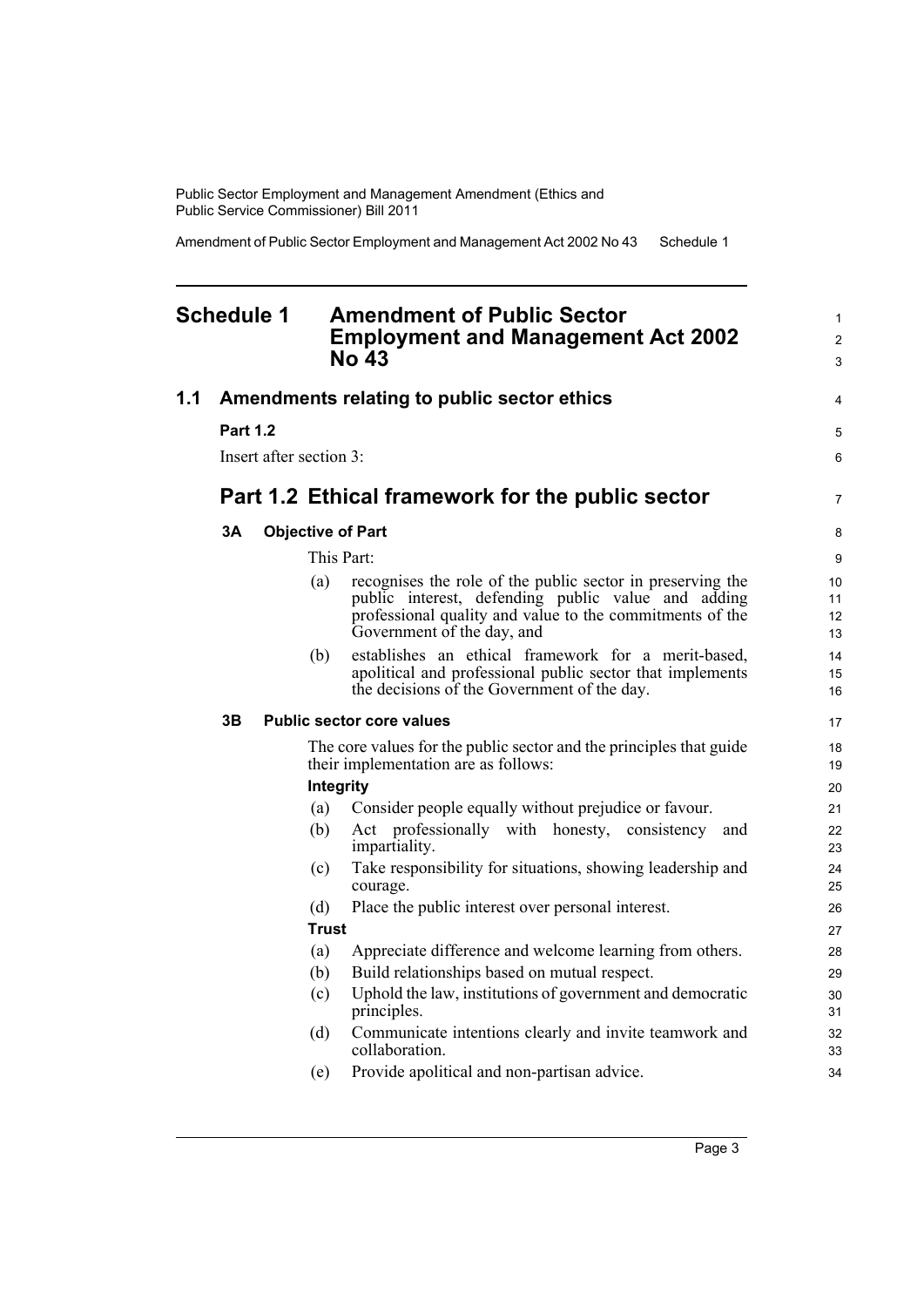Schedule 1 Amendment of Public Sector Employment and Management Act 2002 No 43

#### **Service** (a) Provide services fairly with a focus on customer needs. (b) Be flexible, innovative and reliable in service delivery. (c) Engage with the not-for-profit and business sectors to develop and implement service solutions. (d) Focus on quality while maximising service delivery. **Accountability** (a) Recruit and promote staff on merit. (b) Take responsibility for decisions and actions. (c) Provide transparency to enable public scrutiny. (d) Observe standards for safety. (e) Be fiscally responsible and focus on efficient, effective and prudent use of resources. **3C General provisions** (1) The Public Service Commissioner has the function of promoting and maintaining the public sector core values. (2) There is no hierarchy among the core values and each is of equal importance. (3) Nothing in this Part gives rise to, or can be taken into account in, any civil cause of action. (4) For the purposes of this Part, the *public sector* comprises all the public sector services (other than special temporary employees under Part 2.5). **1.2 Amendments relating to the Public Service Commissioner and Public Service Commission Advisory Board [1] Section 3 Definitions** Insert in alphabetical order in section 3 (1): *Advisory Board* means the Public Service Commission Advisory Board established under Part 1.4. *Commissioner* (or *Public Service Commissioner*) means the Public Service Commissioner appointed under Part 1.3. 1  $\overline{2}$ 3 4 5 6 7 8 9 10 11 12 13 14 15 16 17 18 19 20 21 22 23 24 25 26 27 28 29 30 31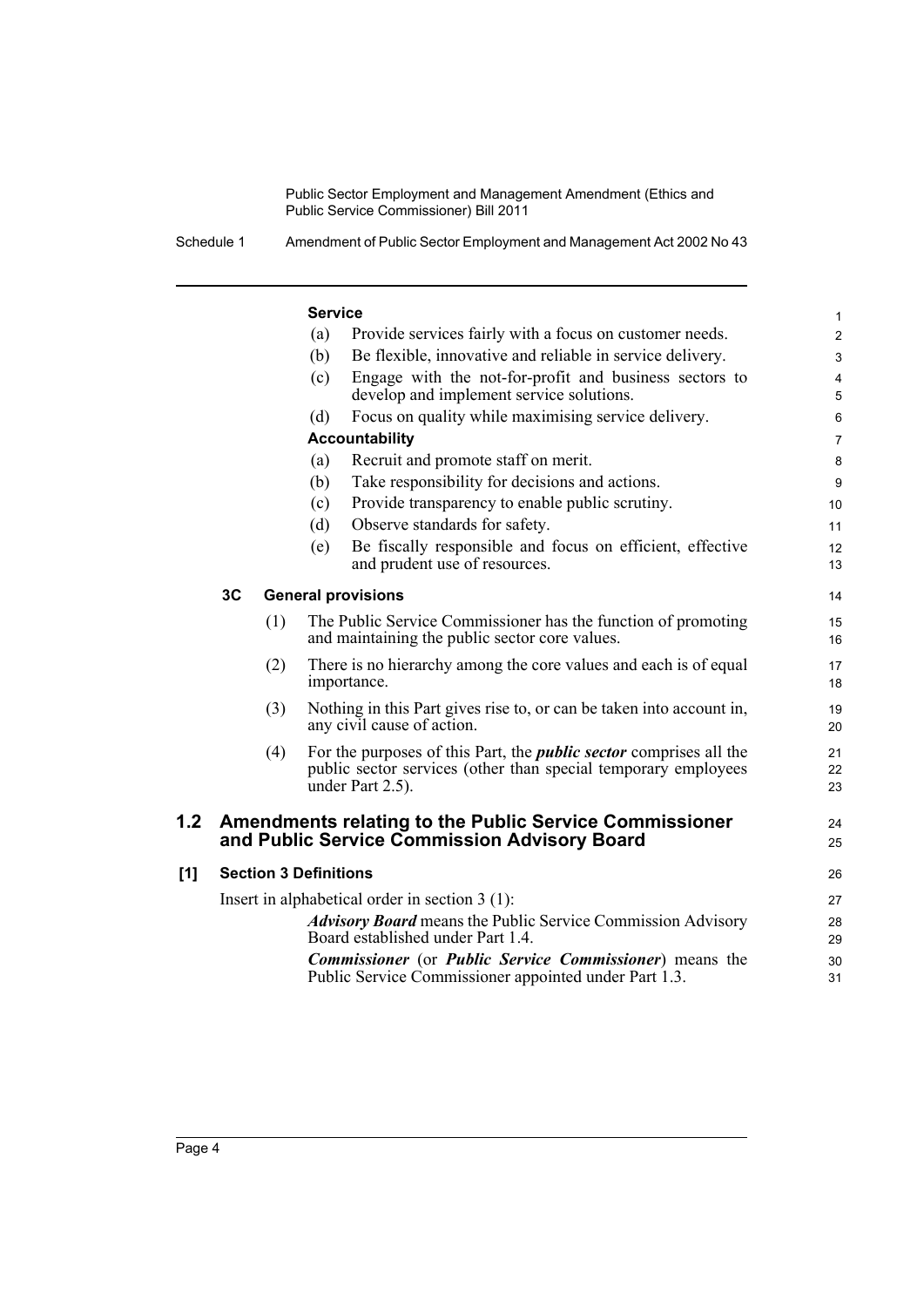Amendment of Public Sector Employment and Management Act 2002 No 43 Schedule 1

#### **[2] Parts 1.3 and 1.4** Insert after section 3C (as inserted by this Act): **Part 1.3 Public Service Commissioner 3D Appointment of Commissioner** (1) The Governor may appoint a Public Service Commissioner. (2) A person may only be appointed as Commissioner if the Advisory Board has recommended to the Premier that the person be appointed as the Commissioner. (3) The Governor may remove the Commissioner from office for incapacity, incompetence or misbehaviour. (4) The Commissioner may only be removed from office: (a) following an independent review of the performance or conduct of the Commissioner, and (b) if the Advisory Board has recommended to the Premier that the Commissioner be removed from office. (5) Any such independent review may be initiated: (a) by the Advisory Board at the request of the Premier, or (b) by the Premier. (6) An independent review of the performance or conduct of the Commissioner is not required under this section before the Commissioner can be removed from office if the performance or conduct giving rise to the Advisory Board's recommendation for removal has been the subject of: (a) an inquiry and report by the Independent Commission Against Corruption, a Special Commission of Inquiry or other body constituted by a judicial officer, or (b) a finding by a court. (7) The Premier is, if the Commissioner is removed from office, to cause the reasons for the removal to be tabled in both Houses of Parliament. (8) The Commissioner must not be present during any deliberation of the Advisory Board on any matter that relates to the making of a recommendation under this section. (9) Schedule 2A contains ancillary provisions relating to the Commissioner, including term of office. 1  $\mathfrak{p}$ 3 4 5 6 7 8 9 10 11 12 13  $14$ 15 16 17 18 19 20 21 22 23 24 25 26 27  $28$ 29 30 31 32 33 34 35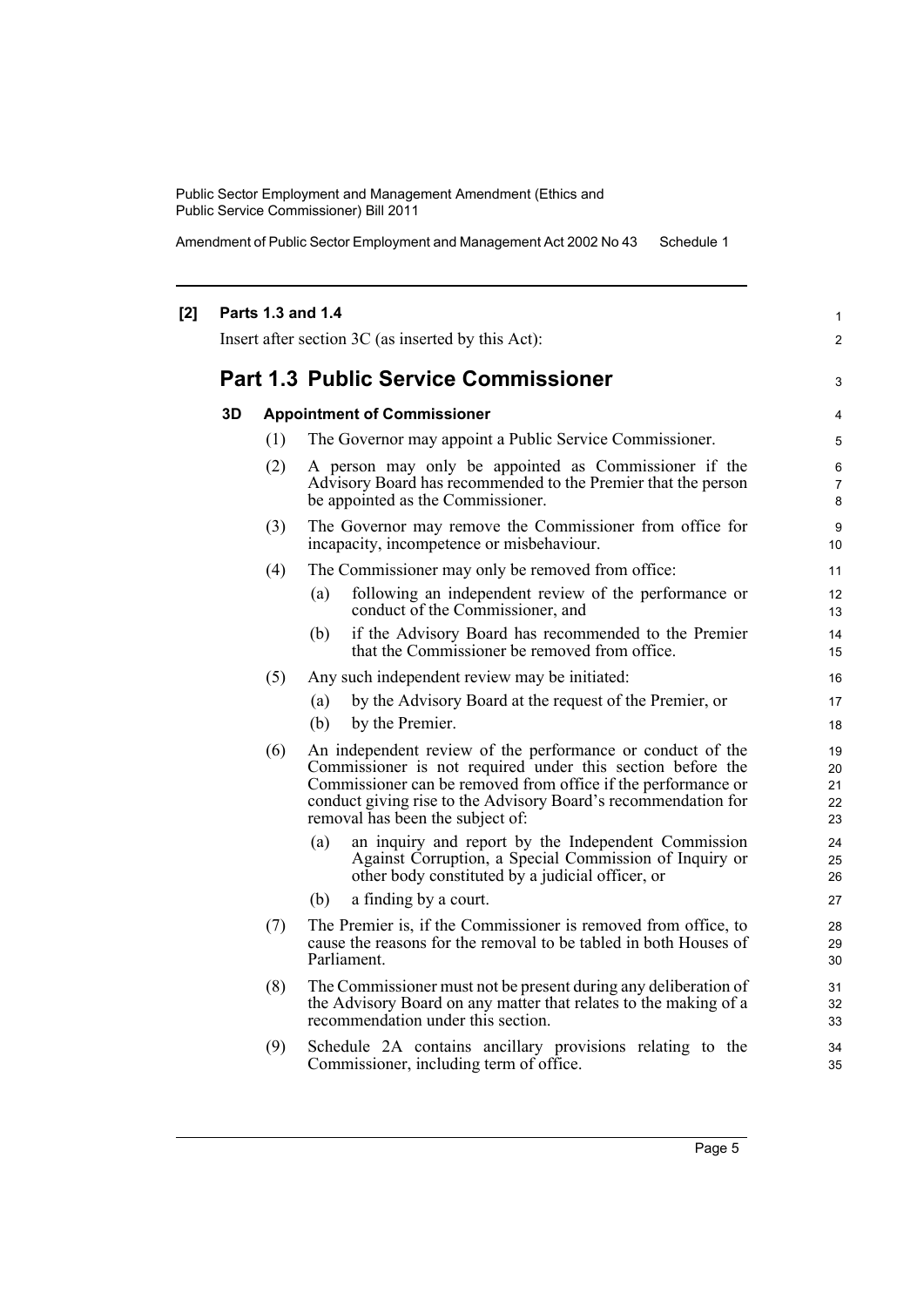Schedule 1 Amendment of Public Sector Employment and Management Act 2002 No 43

### **3E Principal objectives of Commissioner**

- (1) The principal objectives of the Commissioner are as follows:
	- (a) to promote and maintain the highest levels of integrity, impartiality, accountability and leadership across the public sector,

- (b) to improve the capability of the public sector to provide strategic and innovative policy advice, implement the decisions of the Government and meet public expectations,
- (c) to attract and retain a high calibre professional public sector workforce,
- (d) to ensure that public sector recruitment and selection processes comply with the merit principle and adhere to professional standards,
- (e) to foster a public service culture in which customer service, initiative, individual responsibility and the achievement of results are strongly valued,
- (f) to build public confidence in the public sector,
- (g) to support the Government in achieving positive budget outcomes through strengthening the capability of the public sector workforce.
- (2) For the purposes of this Part, the *public sector* comprises all the public sector services (including the service of a State owned corporation).

#### **3F General functions of Commissioner**

- (1) The Commissioner has the following functions:
	- (a) to identify reform opportunities for the public sector workforce and to advise the Government on policy innovations and strategy in those areas of reform,
	- (b) to lead the strategic development and management of the public sector workforce in relation to the following:
		- (i) workforce planning, including identifying risks and strategies to minimise risks,
		- (ii) recruitment, particularly compliance with the requirements relating to appointment and promotion on merit,
		- (iii) performance management and recognition,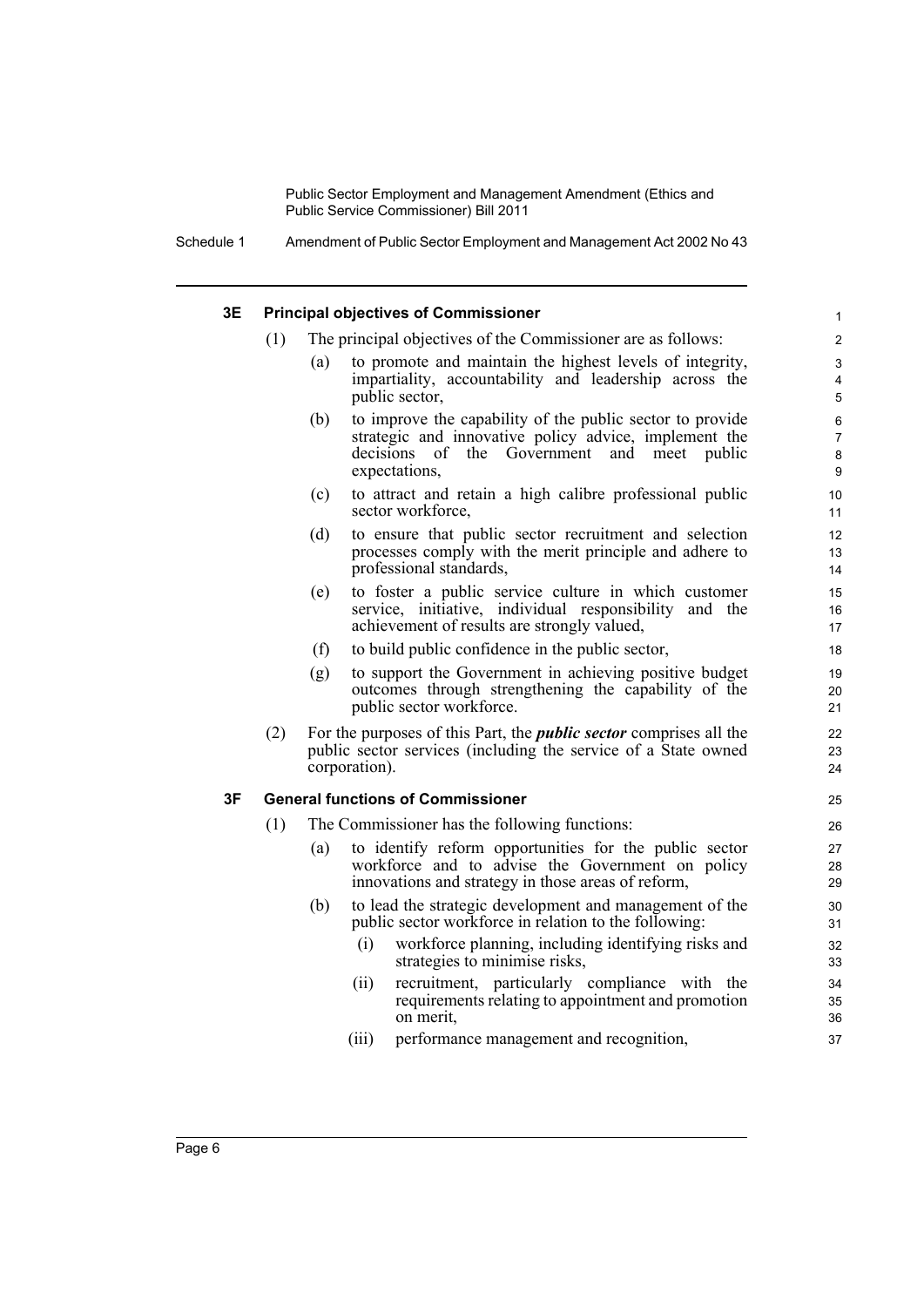Amendment of Public Sector Employment and Management Act 2002 No 43 Schedule 1

determined by the Advisory Board.

(iv) equity and diversity, including strategies to ensure the public sector reflects the diversity of the wider community, (v) general conduct and compliance with ethical practices, (vi) learning and development, (vii) succession planning, (viii) redeployment, including excess employees, (ix) staff mobility, (x) executive staffing arrangements, (c) to advise the Government on leadership structure for the public sector, (d) to advise the Government on appropriate strategies, policies and practices in relation to the structure of the public sector workforce, (e) to advise the Government on appropriate strategies, policies and practices in relation to such other public sector matters as the Minister may direct from time to time, and to monitor, co-ordinate and assist the implementation of Government strategies, policies and practices in such other areas as the Minister may direct from time to time, (f) to develop and advise the Government on service delivery strategies and models for the public sector through collaboration with the private business sector, the not-for-profit sector and the wider community, (g) to set standards, subject to any legislative requirements, for the selection of persons for appointment as members of boards or committees of public authorities (including Government business enterprises). (2) The Commissioner has and may exercise such other functions as are conferred or imposed on the Commissioner by or under this or any other Act. **Note.** The other functions of the Commissioner include promoting and maintaining the public sector core values (see section 3C) and functions relating to EEO under Part 9A of the *Anti-Discrimination Act 1977*. The Commissioner may also issue guidelines under sections 9 (3) (b), 28 (2), 33 (3A), 38 (1), 44, 86 (9), 86A (11), 88, 88A, 89, 98 (6) and 100 (4) (c). (3) The Commissioner is to exercise his or her functions in accordance with the general policies and strategic directions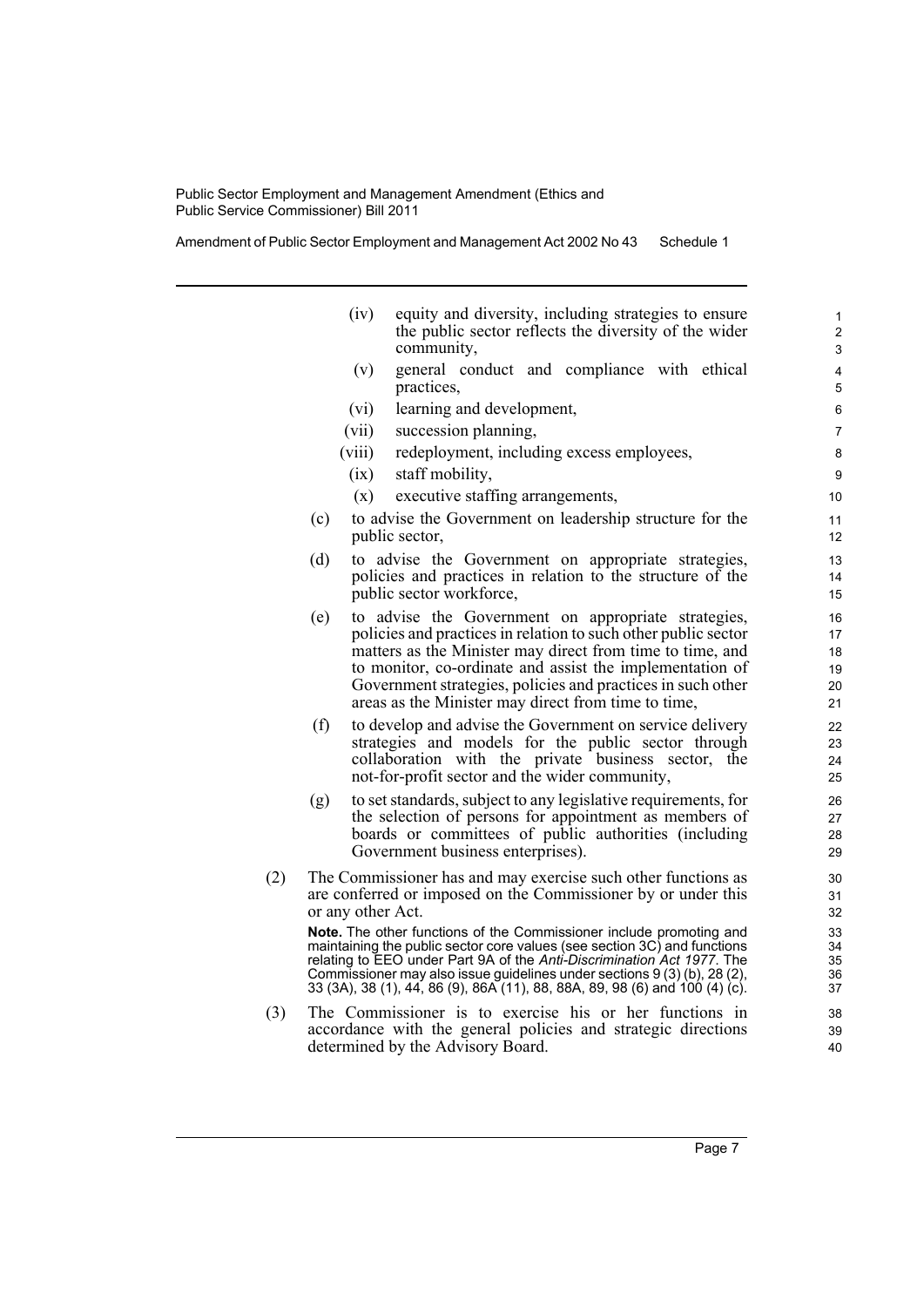Schedule 1 Amendment of Public Sector Employment and Management Act 2002 No 43

#### **3G Commissioner to report to Premier**

(1) The Commissioner is to report to the Premier in connection with the exercise of the Commissioner's functions but is not subject to the control and direction of the Premier in the exercise of those functions.

(2) This section does not limit any other provisions of this Act relating to the exercise of the functions of the Premier or the Commissioner.

#### **3H Annual reports of the Commissioner**

- (1) The Commissioner is, as soon as practicable after 30 June in each year, to prepare and forward to the Premier:
	- (a) a report on the Commissioner's work and activities for the 12 months ending on that 30 June, and
	- (b) a report on the state of the public sector in relation to the period of 12 months ending on that 30 June.
- (2) The report on the state of the public sector is to include the following:
	- (a) an assessment of the performance of the whole of the public sector, including notable achievements, challenges and priorities,
	- (b) an analysis of public sector workforce data.
- (3) The Premier is to table any report under this section, or cause it to be tabled, in both Houses of Parliament as soon as practicable after it is received by the Premier.

### **3I Provision of reports and information by agencies**

- (1) The Commissioner may require the head of a public sector agency to provide the Commissioner with a report on such matters relating to the staff of the agency, or to the personnel policies and practices of the agency, as the Commissioner requires.
- (2) In particular, the Commissioner may require inclusion in the report of information of a kind specified by the Commissioner as to:
	- (a) the personnel policies and practices concerning the recruitment, selection, appointment, transfer, promotion or discipline of the staff of the public sector agency and the means by which the job satisfaction and opportunities for personal development of the staff are promoted, and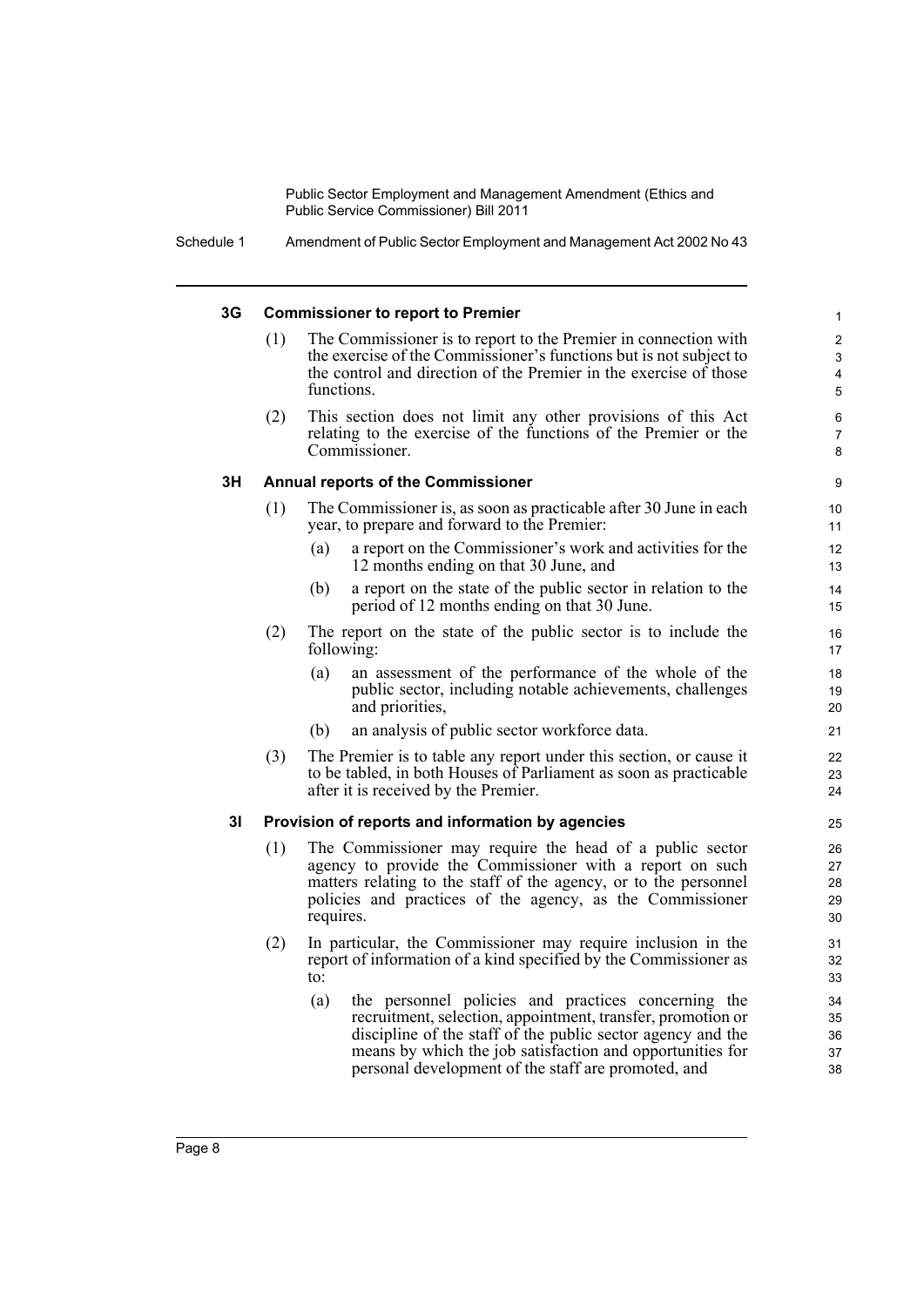Amendment of Public Sector Employment and Management Act 2002 No 43 Schedule 1

- (b) the application of any such policies and practices to different groups of members of the staff.
- (3) The Commissioner may also require the head of a public sector agency to provide the Commissioner with information collected or held by the agency in dealing with matters relating to public sector staff.
- (4) The head of the public sector agency concerned must comply with a requirement under this section within such time and in such manner as the Commissioner directs.
- (5) Any law relating to the protection of personal information (within the meaning of the *Privacy and Personal Information Protection Act 1998*) does not operate to prevent the furnishing of information, or affect a duty to furnish information, under this section.
- (6) In this section, *public sector agency* includes any person or body, constituted by or under an Act, that is prescribed by the regulations for the purposes of this section, and the *head* of any such prescribed agency means the person prescribed by the regulations in relation to that agency.

#### **3J Directions by Commissioner to public sector agencies**

- (1) The Commissioner may, for the purposes of exercising his or her functions, give a direction in writing to the head of a public sector agency in relation to the staff of that agency.
- (2) Before giving a direction the Commissioner is to consult the head of the public sector agency to whom the direction is to be given and such other persons affected by the direction as the Commissioner considers appropriate.
- (3) The head of the public sector agency to whom a direction under this section is given must comply with the direction.
- (4) A direction under this section:
	- (a) must not be inconsistent with this Act or the principal objectives of the Commissioner referred to in section 3E, and
	- (b) must be made publicly available by the Commissioner as soon as practicable after it is given.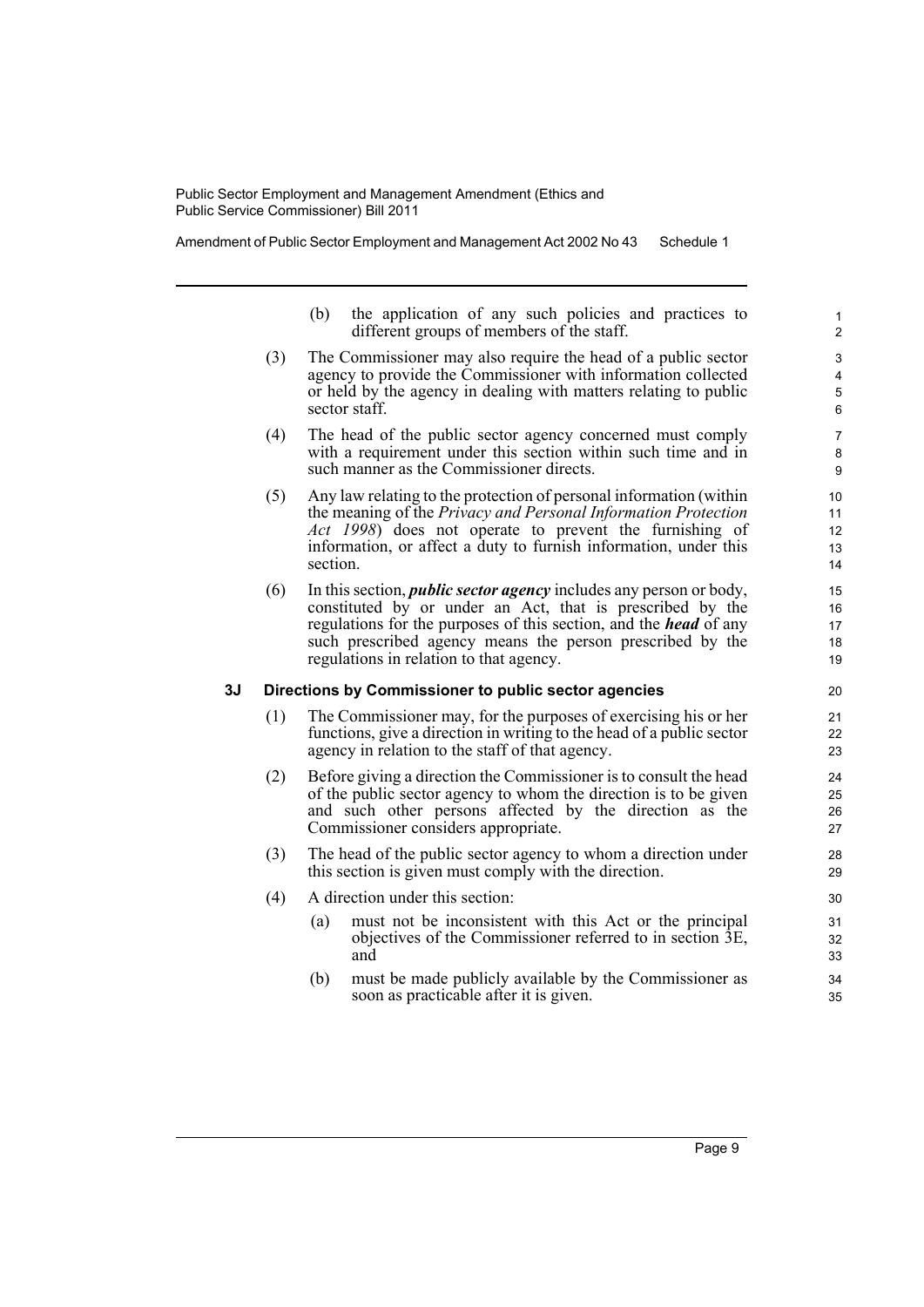> 3 4

Schedule 1 Amendment of Public Sector Employment and Management Act 2002 No 43

#### **3K Inquiries by Commissioner into public sector agencies** (1) The Commissioner or a person authorised by the Commissioner may conduct an inquiry into any matter relating to the administration or management of a public sector agency. (2) This section does not affect the operation of section 159. **3L Powers of entry and inspection** (1) The Commissioner or a person authorised by the Commissioner may, for the purposes of enabling the Commissioner to exercise the Commissioner's functions or in connection with the conduct of an inquiry under section 3K: (a) enter and inspect the premises of a public sector agency, and (b) require the production of, and take copies of, any documents in the custody of a member of staff of the public sector agency, and (c) for the purposes of further examination, take possession of, and remove, any of those documents, and (d) require a member of staff of the public sector agency to answer questions, and (e) require a member of staff of the public sector agency to provide such assistance and facilities as is or are necessary to enable the Commissioner or authorised person to exercise his or her functions. (2) A reference in this section to a member of staff of a public sector agency includes a reference to any person who is engaged by the agency (whether directly or indirectly) under a contract for services. **3M Delegation** The Commissioner may delegate the exercise of any function of the Commissioner (other than this power of delegation) to: (a) the head of any public sector agency or a member of staff of any public sector agency, or (b) any person, or any class of persons, authorised for the purposes of this section by the regulations. **3N Staff of Commissioner** The staff of the Commissioner are to be employed under Chapter 1A. 1 2 5 6 7 8 9 10 11 12 13 14 15 16 17 18 19 20 21 22 23 24 25 26 27 28 29 30 31 32 33 34 35 36 37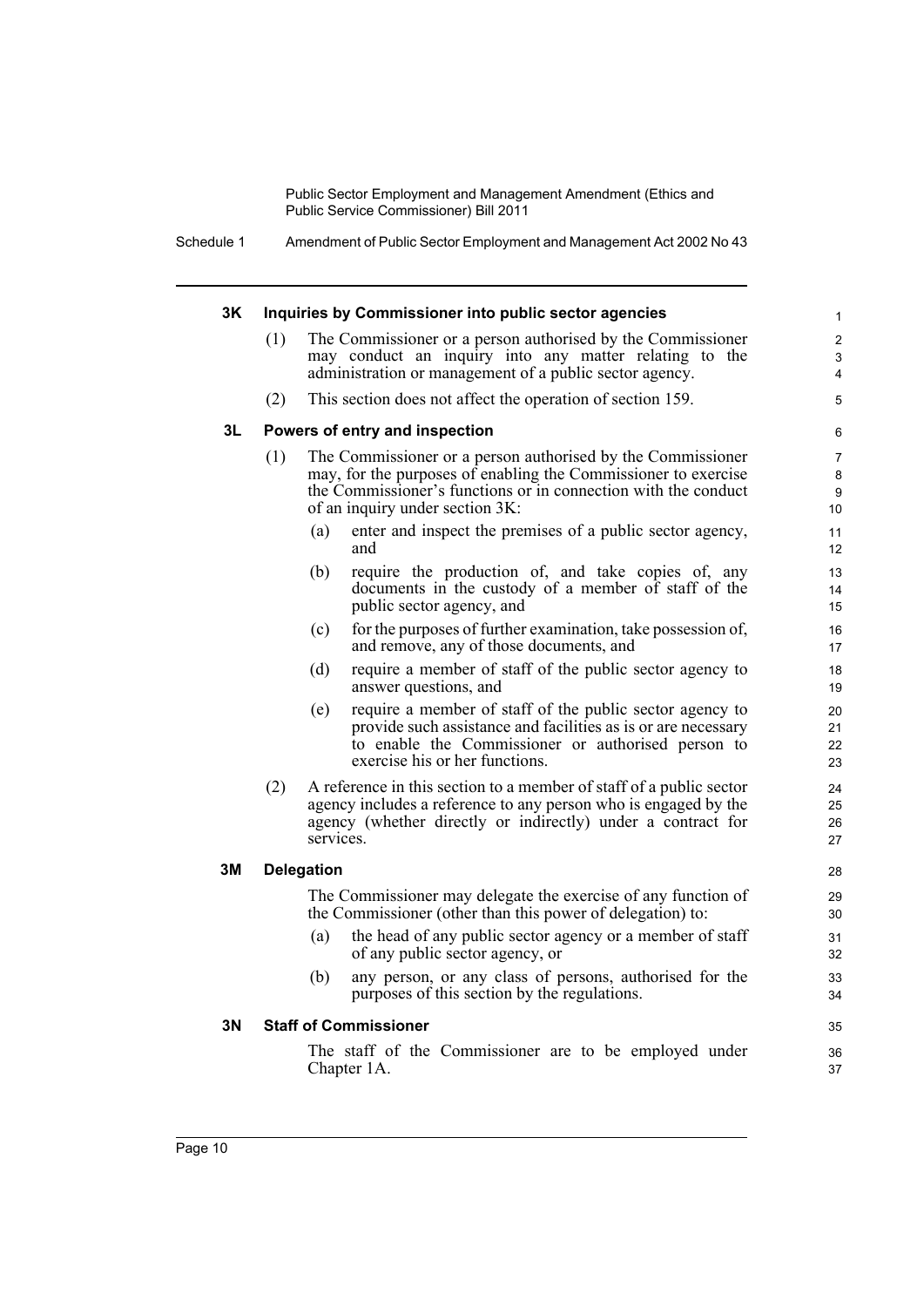Amendment of Public Sector Employment and Management Act 2002 No 43 Schedule 1

| 30 |     | Approvals or directions given by Commissioner                                                                                                                                                                                                                                                     | $\mathbf{1}$                  |
|----|-----|---------------------------------------------------------------------------------------------------------------------------------------------------------------------------------------------------------------------------------------------------------------------------------------------------|-------------------------------|
|    |     | An approval or direction given by the Commissioner under this<br>Act may be given so as to apply to a particular case, or to all cases<br>within a class of cases or generally.                                                                                                                   | $\overline{2}$<br>3<br>4      |
| 3P |     | <b>Confidentiality of personal information</b>                                                                                                                                                                                                                                                    | 5                             |
|    | (1) | The Commissioner is, to the extent that it is reasonable and<br>practicable to do so, remove any personal information from any<br>report or other document prepared by the Commissioner under<br>this Part that is, or is to be, publicly available.                                              | 6<br>$\overline{7}$<br>8<br>9 |
|    | (2) | In this section:                                                                                                                                                                                                                                                                                  | 10                            |
|    |     | <i>personal information</i> means information about an individual<br>whose identity is apparent, or can reasonably be ascertained,<br>from the information.                                                                                                                                       | 11<br>12<br>13                |
|    |     | <b>Part 1.4 Public Service Commission Advisory</b><br><b>Board</b>                                                                                                                                                                                                                                | 14<br>15                      |
| 3Q |     | <b>Advisory Board</b>                                                                                                                                                                                                                                                                             | 16                            |
|    | (1) | There is to be a Public Service Commission Advisory Board.                                                                                                                                                                                                                                        | 17                            |
|    | (2) | The Advisory Board is to consist of the following members:                                                                                                                                                                                                                                        | 18                            |
|    |     | a person appointed by the Premier as the Chairperson of<br>(a)<br>the Advisory Board,                                                                                                                                                                                                             | 19<br>20                      |
|    |     | 4 other persons appointed by the Premier,<br>(b)                                                                                                                                                                                                                                                  | 21                            |
|    |     | the Commissioner or a senior member of staff of the<br>(c)<br>Commissioner nominated by the Commissioner,                                                                                                                                                                                         | 22<br>23                      |
|    |     | the Director-General of the Department of Premier and<br>(d)<br>Cabinet or a member of staff of that Department<br>nominated by the Director-General.                                                                                                                                             | 24<br>25<br>26                |
|    | (3) | The members appointed by the Premier are to be persons who<br>together have expertise in human resources management, probity<br>and accountability, strategic planning, budget and performance<br>management and service delivery in the public, private, tertiary<br>and not-for-profit sectors. | 27<br>28<br>29<br>30<br>31    |
|    | (4) | Schedule 2B contains ancillary provisions relating to the<br>members and procedure of the Advisory Board.                                                                                                                                                                                         | 32<br>33                      |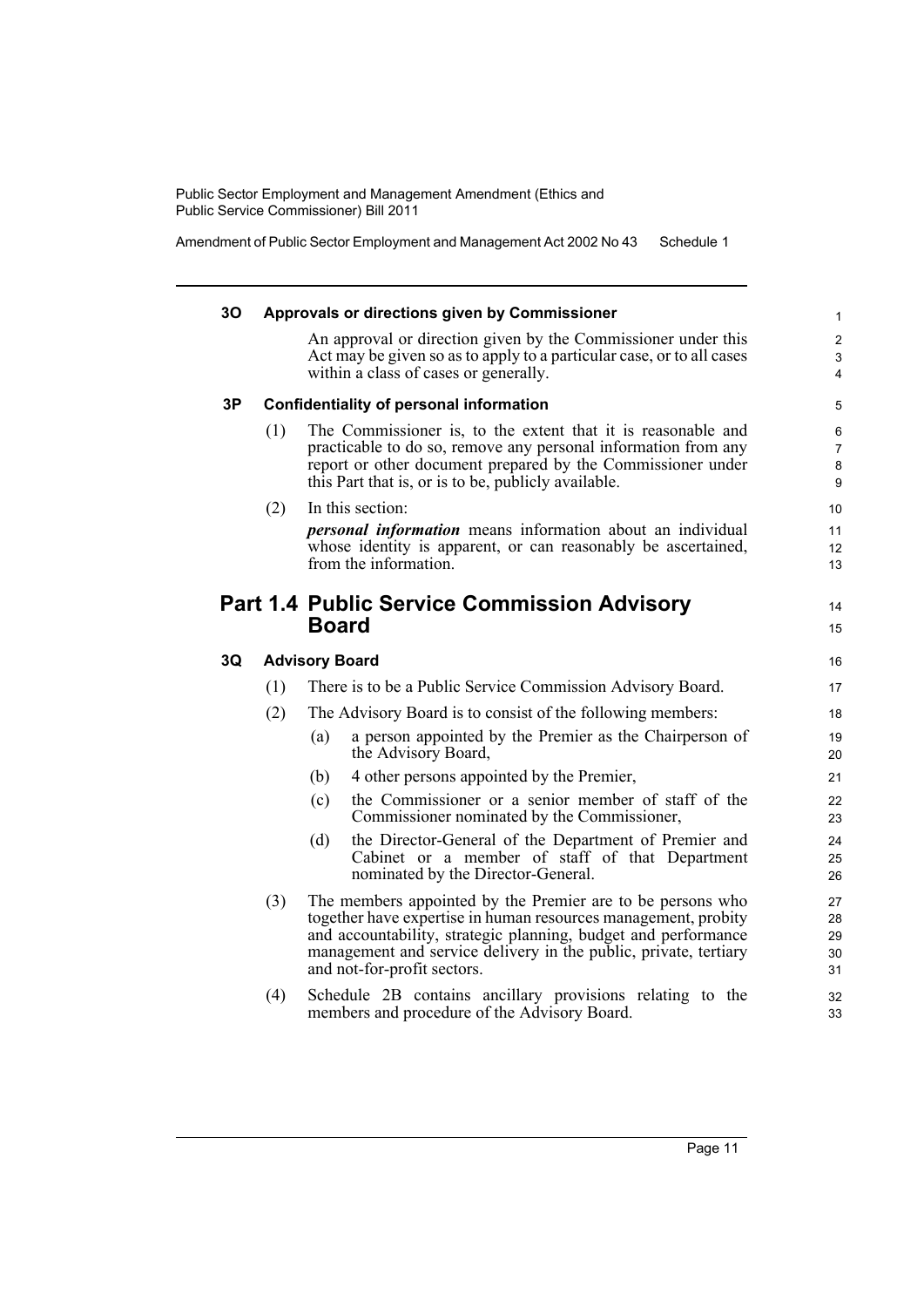Schedule 1 Amendment of Public Sector Employment and Management Act 2002 No 43

|     | 3R           |     | <b>Functions of Advisory Board</b>                                                                                                                                                                                      | $\mathbf{1}$                            |
|-----|--------------|-----|-------------------------------------------------------------------------------------------------------------------------------------------------------------------------------------------------------------------------|-----------------------------------------|
|     |              | (1) | The Advisory Board has the following functions:                                                                                                                                                                         | $\overline{2}$                          |
|     |              |     | to determine general policies and strategic directions in<br>(a)<br>relation to the functions of the Commissioner,                                                                                                      | $\mathsf 3$<br>4                        |
|     |              |     | to provide the Premier, either at the request of the Premier<br>(b)<br>or on its own initiative, with advice on any matter relating<br>to the management and performance of the public sector.                          | $\sqrt{5}$<br>$\,6\,$<br>$\overline{7}$ |
|     |              | (2) | The Advisory Board has such other functions as are conferred or<br>imposed on it by or under this or any other Act.                                                                                                     | $\bf 8$<br>9                            |
| [3] |              |     | <b>Schedule 1 Divisions of the Government Service</b>                                                                                                                                                                   | 10                                      |
|     |              |     | Insert in Division 2 of Part 1 of Schedule 1 before the matter relating to the<br>Office of the Director of Public Prosecutions in Columns 1 and 2, respectively:                                                       | 11<br>12                                |
|     |              |     | <b>Public Service Commission</b><br>* Public Service Commissioner                                                                                                                                                       |                                         |
| [4] |              |     | <b>Schedules 2A and 2B</b>                                                                                                                                                                                              | 13                                      |
|     |              |     | Insert after Schedule 2:                                                                                                                                                                                                | 14                                      |
|     |              |     | <b>Schedule 2A</b><br><b>Provisions relating to Public Service</b><br><b>Commissioner</b>                                                                                                                               | 15                                      |
|     |              |     |                                                                                                                                                                                                                         | 16                                      |
|     |              |     | (Section 3D)                                                                                                                                                                                                            | 17                                      |
|     | 1            |     | <b>Basis of office of Commissioner</b>                                                                                                                                                                                  | 18                                      |
|     |              | (1) | The office of Commissioner is a full-time office and the holder of<br>the office is required to hold it on that basis, except to the extent<br>permitted by the Governor.                                               | 19<br>20<br>21                          |
|     |              | (2) | Chapter 1A does not apply to or in respect of the appointment of<br>the Commissioner.                                                                                                                                   | 22<br>23                                |
|     | $\mathbf{2}$ |     | <b>Terms of office</b>                                                                                                                                                                                                  | 24                                      |
|     |              | (1) | Subject to this Schedule, the Commissioner holds office for such<br>term not exceeding 7 years as may be specified in the instrument<br>of appointment, but is eligible (if otherwise qualified) for<br>re-appointment. | 25<br>26<br>27<br>28                    |
|     |              | (2) | A person may not hold the office of Commissioner for terms<br>totalling more than 7 years.                                                                                                                              | 29<br>30                                |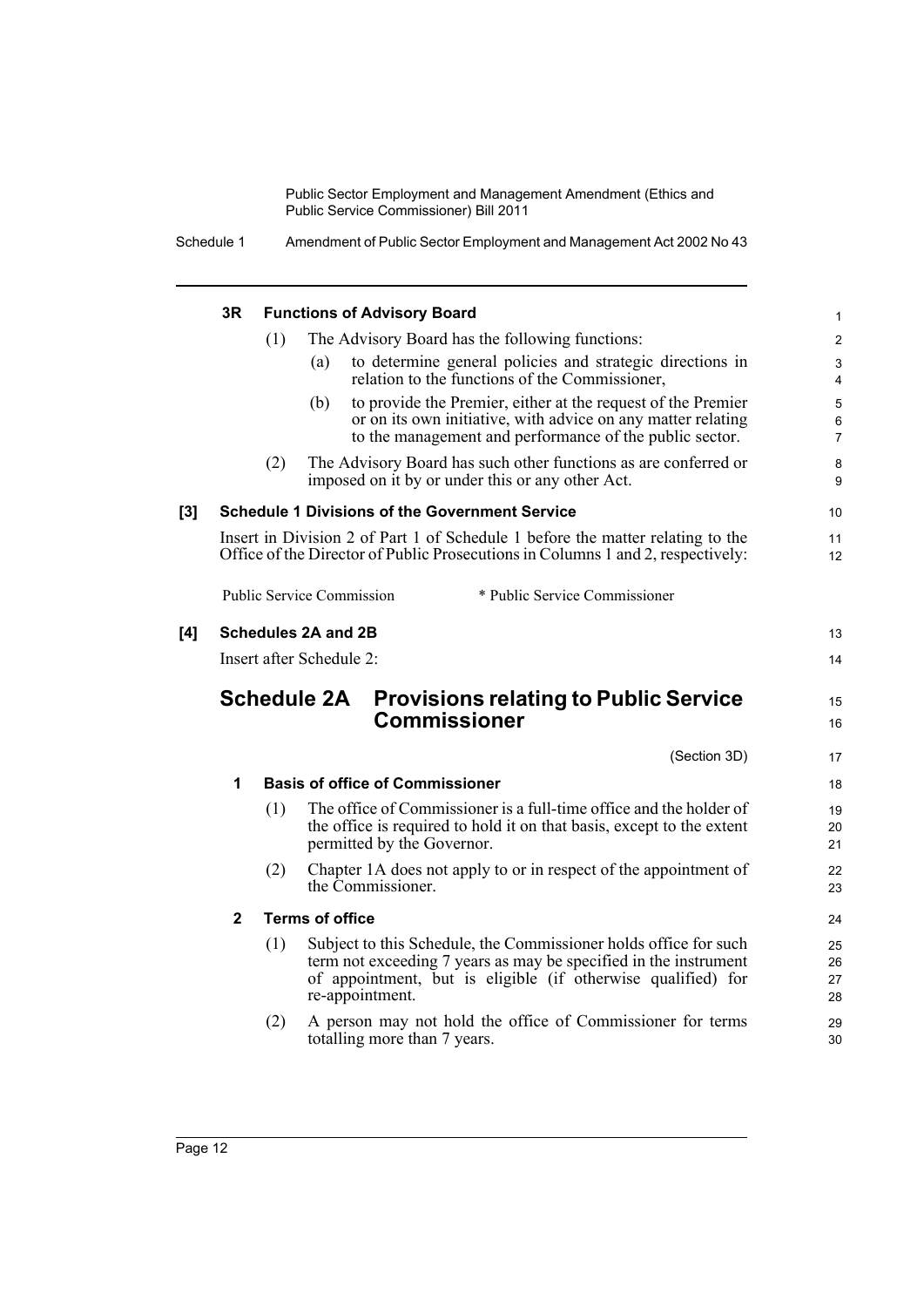acting Commissioner.

Amendment of Public Sector Employment and Management Act 2002 No 43 Schedule 1

#### **3 Remuneration** The Commissioner is entitled to be paid: (a) remuneration in accordance with the *Statutory and Other Offices Remuneration Act 1975*, and (b) such travelling and subsistence allowances as the Premier may from time to time determine. **4 Vacancy in office** The office of Commissioner becomes vacant if the holder: (a) dies, or (b) completes a term of office and is not re-appointed, or (c) resigns the office by instrument in writing addressed to the Governor, or (d) becomes bankrupt, applies to take the benefit of any law for the relief of bankrupt or insolvent debtors, compounds with his or her creditors or makes an assignment of his or her remuneration for their benefit, or (e) becomes a mentally incapacitated person, or (f) is convicted in New South Wales of an offence that is punishable by imprisonment for 12 months or more or is convicted elsewhere than in New South Wales of an offence that, if committed in New South Wales, would be an offence so punishable, or (g) is removed from office by the Governor under section 3D. **5 Filling of vacancy** If the office of Commissioner becomes vacant, a person is, subject to this Act, to be appointed to fill the vacancy. **6 Appointment of acting Commissioner** (1) The Premier may, from time to time, appoint a person to act in the office of the Commissioner during the illness or absence of the Commissioner or during a vacancy in the office of the Commissioner. The person, while so acting, has all the functions of the Commissioner and is taken to be the Commissioner (including as a member of the Advisory Board). (2) The Premier may, at any time, remove a person from office as 3 4 5 6 7 8 9  $10$ 11 12 13 14 15 16 17 18 19 20 21 22 23 24 25 26 27 28 29 30 31 32 33 34

35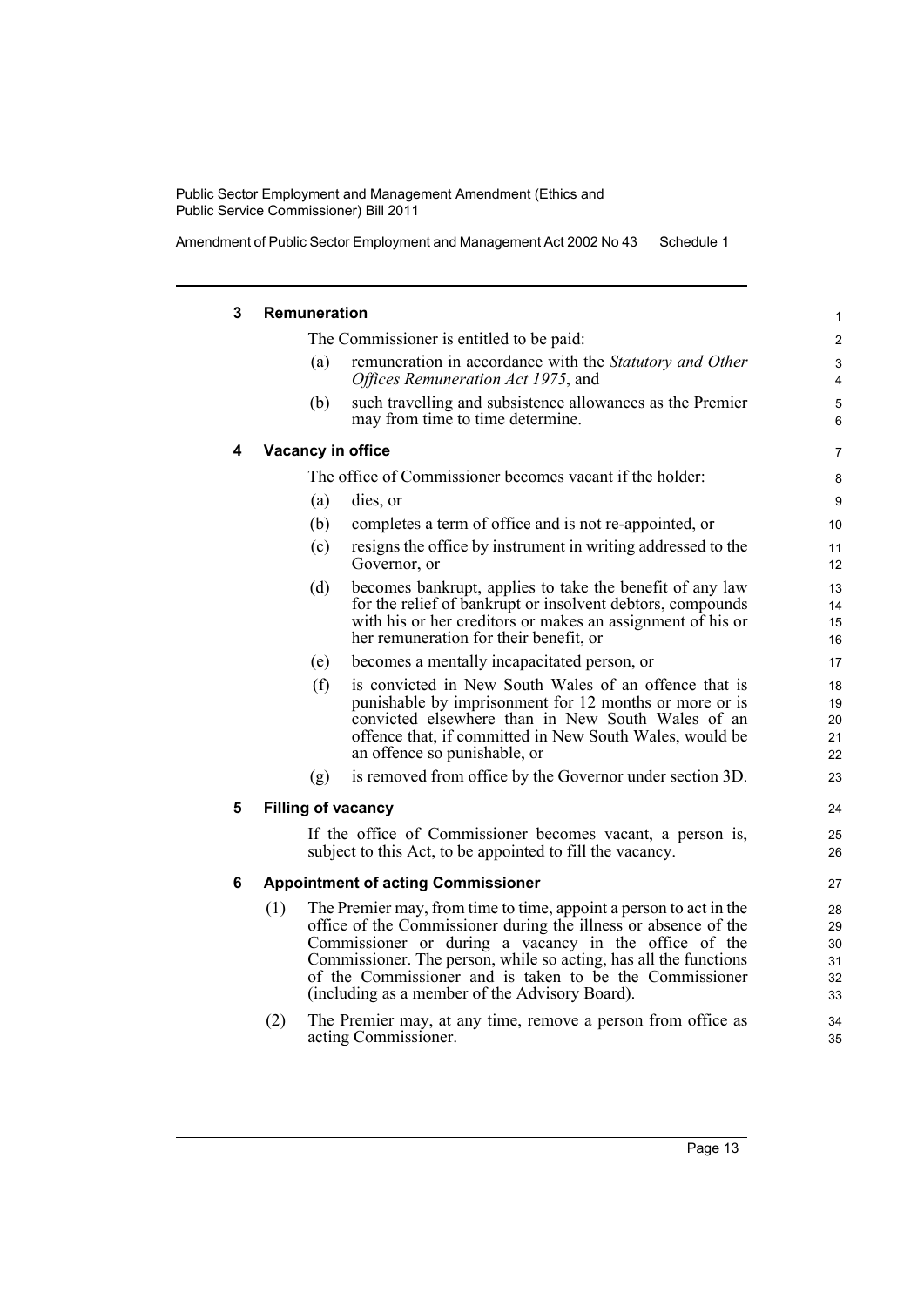> 1 2 3

> 4 5 6

7

8

16

Schedule 1 Amendment of Public Sector Employment and Management Act 2002 No 43

|              | (3) |                    | An acting Commissioner is entitled to be paid such remuneration<br>(including travelling and subsistence allowances) as the Premier<br>may from time to time determine.                                                                                                                                                                                       |
|--------------|-----|--------------------|---------------------------------------------------------------------------------------------------------------------------------------------------------------------------------------------------------------------------------------------------------------------------------------------------------------------------------------------------------------|
|              |     | <b>Schedule 2B</b> | <b>Members and procedure of Public</b><br><b>Service Commission Advisory</b><br><b>Board</b>                                                                                                                                                                                                                                                                  |
|              |     |                    | (Section 3Q)                                                                                                                                                                                                                                                                                                                                                  |
|              |     |                    | Part 1 Preliminary                                                                                                                                                                                                                                                                                                                                            |
| 1            |     | <b>Definitions</b> |                                                                                                                                                                                                                                                                                                                                                               |
|              |     | Premier.           | <i>appointed member</i> means the Chairperson of the Advisory Board<br>or other member of the Advisory Board who is appointed by the<br><i>member</i> means an appointed or ex-officio member of the<br>Advisory Board.                                                                                                                                       |
|              |     | Part 2 Members     |                                                                                                                                                                                                                                                                                                                                                               |
| $\mathbf{2}$ |     |                    | Terms of office of appointed members                                                                                                                                                                                                                                                                                                                          |
|              | (1) |                    | Subject to this Schedule and the regulations, an appointed<br>member holds office for the period (not exceeding $\overline{3}$ years)<br>specified in the member's instrument of appointment, but is<br>eligible (if otherwise qualified) for re-appointment.                                                                                                 |
|              | (2) | otherwise          | A person may not be an appointed member for consecutive terms<br>totalling more than 6 years unless the Premier determines                                                                                                                                                                                                                                    |
| 3            |     |                    | <b>Remuneration of appointed members</b>                                                                                                                                                                                                                                                                                                                      |
|              |     |                    | $\mathcal{L} = \{ \mathbf{r}^T, \mathbf{r}^T, \mathbf{r}^T, \mathbf{r}^T, \mathbf{r}^T, \mathbf{r}^T, \mathbf{r}^T, \mathbf{r}^T, \mathbf{r}^T, \mathbf{r}^T, \mathbf{r}^T, \mathbf{r}^T, \mathbf{r}^T, \mathbf{r}^T, \mathbf{r}^T, \mathbf{r}^T, \mathbf{r}^T, \mathbf{r}^T, \mathbf{r}^T, \mathbf{r}^T, \mathbf{r}^T, \mathbf{r}^T, \mathbf{r}^T, \mathbf{$ |

An appointed member is entitled to be paid such remuneration (including travelling and subsistence allowances) as the Premier may from time to time determine in respect of the member.

## **4 Vacancy in office of appointed member**

- (1) The office of an appointed member becomes vacant if the member:
	- (a) dies, or
	- (b) completes a term of office and is not re-appointed, or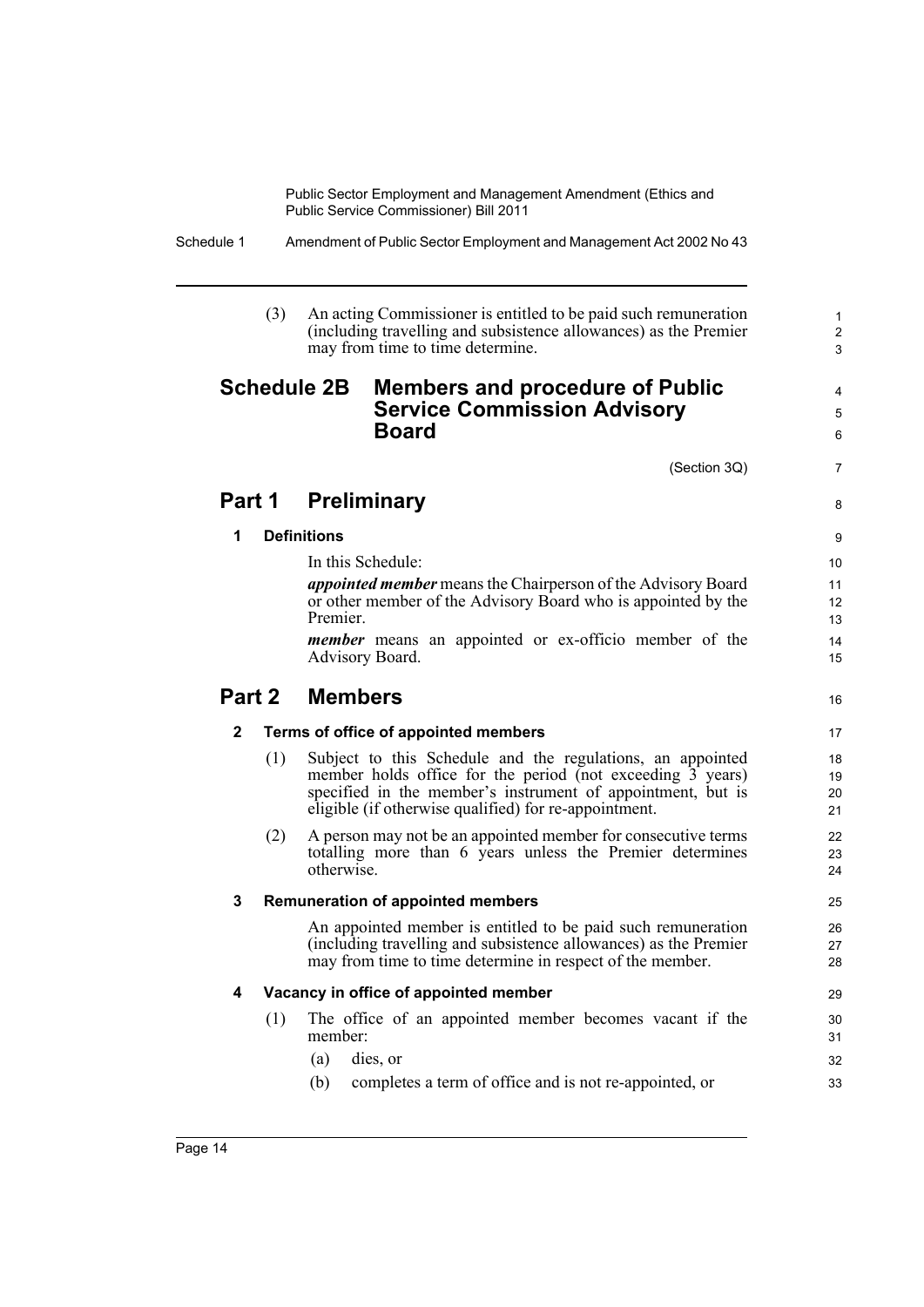Amendment of Public Sector Employment and Management Act 2002 No 43 Schedule 1

|   |     | (c)       | resigns the office by instrument in writing addressed to the<br>Premier, or                                                                                                                                                                                                                 | 1<br>$\overline{\mathbf{c}}$       |
|---|-----|-----------|---------------------------------------------------------------------------------------------------------------------------------------------------------------------------------------------------------------------------------------------------------------------------------------------|------------------------------------|
|   |     | (d)       | is removed from office by the Premier under this clause, or                                                                                                                                                                                                                                 | 3                                  |
|   |     | (e)       | is absent from 3 consecutive meetings of the Advisory<br>Board of which reasonable notice has been given to the<br>member personally or by post, except on leave granted by<br>the Premier or unless the member is excused by the<br>Premier for having been absent from those meetings, or | 4<br>5<br>6<br>$\overline{7}$<br>8 |
|   |     | (f)       | becomes bankrupt, applies to take the benefit of any law<br>for the relief of bankrupt or insolvent debtors, compounds<br>with his or her creditors or makes an assignment of his or<br>her remuneration for their benefit, or                                                              | 9<br>10<br>11<br>12                |
|   |     | (g)       | becomes a mentally incapacitated person, or                                                                                                                                                                                                                                                 | 13                                 |
|   |     | (h)       | is convicted in New South Wales of an offence that is<br>punishable by imprisonment for 12 months or more or is<br>convicted elsewhere than in New South Wales of an<br>offence that, if committed in New South Wales, would be<br>an offence so punishable.                                | 14<br>15<br>16<br>17<br>18         |
|   | (2) | any time. | The Premier may remove an appointed member from office at                                                                                                                                                                                                                                   | 19<br>20                           |
| 5 |     |           | Filling of vacancy in office of appointed member                                                                                                                                                                                                                                            | 21                                 |
|   |     |           | If the office of any appointed member becomes vacant, a person<br>is, subject to this Act and the regulations, to be appointed to fill<br>the vacancy.                                                                                                                                      | 22<br>23<br>24                     |
| 6 |     |           | Appointed members not prevented from holding other offices                                                                                                                                                                                                                                  | 25                                 |
|   |     |           | If by or under any Act provision is made:                                                                                                                                                                                                                                                   | 26                                 |
|   |     | (a)       | requiring a person who is the holder of a specified office to<br>devote the whole of his or her time to the duties of that<br>office, or                                                                                                                                                    | 27<br>28<br>29                     |
|   |     | (b)       | prohibiting the person from engaging in employment<br>outside the duties of that office,                                                                                                                                                                                                    | 30<br>31                           |
|   |     |           | the provision does not operate to disqualify the person from<br>holding that office and also the office of an appointed member or<br>from accepting and retaining any remuneration payable to the<br>person under this Act as an appointed member.                                          | 32<br>33<br>34<br>35               |
| 7 |     |           | Relationship with other provisions of this Act                                                                                                                                                                                                                                              | 36                                 |
|   |     |           | Chapter 1A does not apply to or in respect of the appointment of<br>an appointed member.                                                                                                                                                                                                    | 37<br>38                           |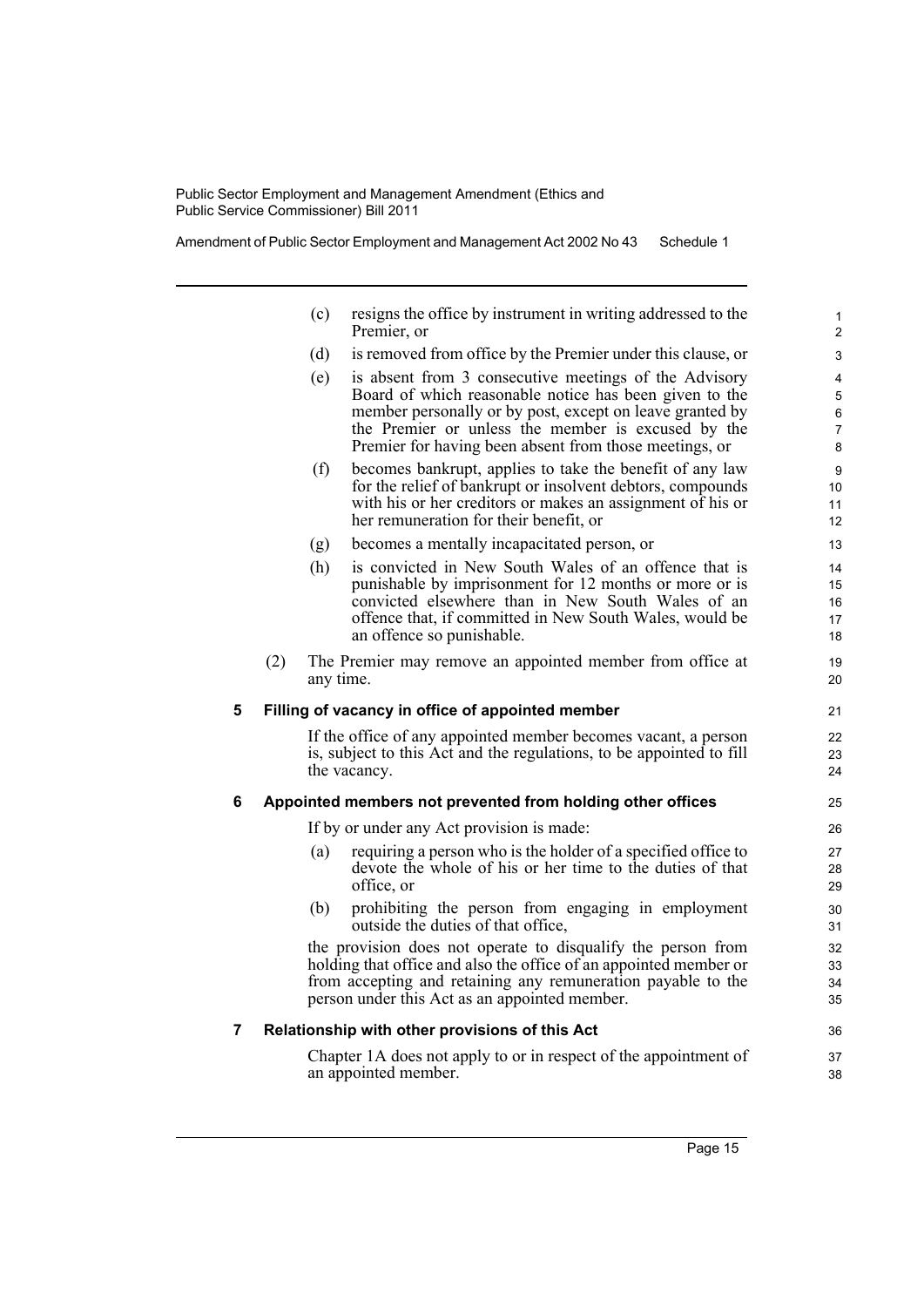Schedule 1 Amendment of Public Sector Employment and Management Act 2002 No 43

#### **8 Disclosure of pecuniary or other interests**

 $(1)$  If:

(a) a member has a direct or indirect pecuniary or other interest in a matter being considered or about to be considered at a meeting of the Advisory Board, and

(b) the interest appears to raise a conflict with the proper performance of the member's duties in relation to the consideration of the matter,

the member must, as soon as possible after the relevant facts have come to the member's knowledge, disclose the nature of the interest at a meeting of the Advisory Board.

- (2) A disclosure by a member at a meeting of the Advisory Board that the member:
	- (a) is a member, or is in the employment, of a specified company or other body, or
	- (b) is a partner, or is in the employment, of a specified person, or
	- (c) has some other specified interest relating to a specified company or other body or to a specified person,

is a sufficient disclosure of the nature of the interest in any matter relating to that company or other body or to that person which may arise after the date of the disclosure and which is required to be disclosed under subclause (1).

- (3) Particulars of any disclosure made under this clause must be recorded by the Advisory Board in a book kept for the purpose and that book must be open at all reasonable hours to inspection by any person.
- (4) After a member has disclosed the nature of an interest in any matter, the member must not, unless the Premier or the Advisory Board otherwise determines:
	- (a) be present during any deliberation of the Advisory Board with respect to the matter, or
	- (b) take part in any decision of the Advisory Board with respect to the matter.
- (5) For the purposes of the making of a determination by the Advisory Board under subclause  $(4)$ , a member who has a direct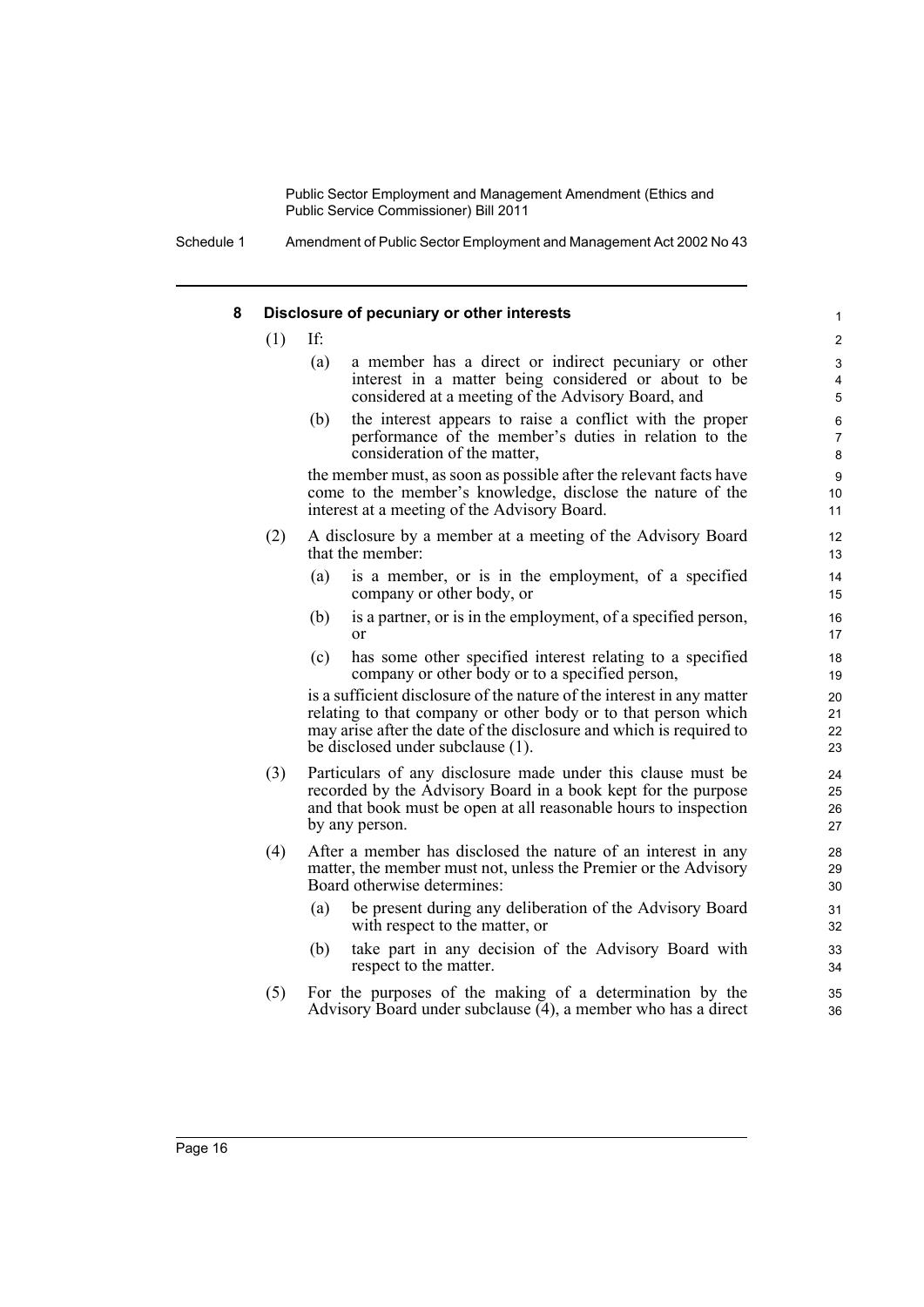| Amendment of Public Sector Employment and Management Act 2002 No 43 Schedule 1 |  |
|--------------------------------------------------------------------------------|--|
|--------------------------------------------------------------------------------|--|

or indirect pecuniary or other interest in a matter to which the disclosure relates must not:

- (a) be present during any deliberation of the Advisory Board for the purpose of making the determination, or
- (b) take part in the making by the Advisory Board of the determination.
- (6) A contravention of this clause does not invalidate any decision of the Advisory Board.

### **Part 3 Procedure**

#### **9 General procedure**

The procedure for the calling of meetings of the Advisory Board and for the conduct of business at those meetings is, subject to this Act and the regulations, to be as determined by the Advisory Board.

#### **10 Quorum**

The quorum for a meeting of the Advisory Board is a majority of the members for the time being.

#### **11 Presiding member**

- (1) The Chairperson of the Advisory Board (or, in the absence of the Chairperson, a person elected by the members of the Advisory Board who are present at a meeting of the Advisory Board) is to preside at a meeting of the Advisory Board.
- (2) The presiding member has a deliberative vote and, in the event of an equality of votes, has a second or casting vote.

#### **12 Voting**

A decision supported by a majority of the votes cast at a meeting of the Advisory Board at which a quorum is present is the decision of the Advisory Board.

#### **13 Transaction of business outside meetings or by telephone**

(1) The Advisory Board may, if it thinks fit, transact any of its business by the circulation of papers among all the members of the Advisory Board for the time being, and a resolution in writing approved in writing by a majority of those members is taken to be a decision of the Advisory Board.

9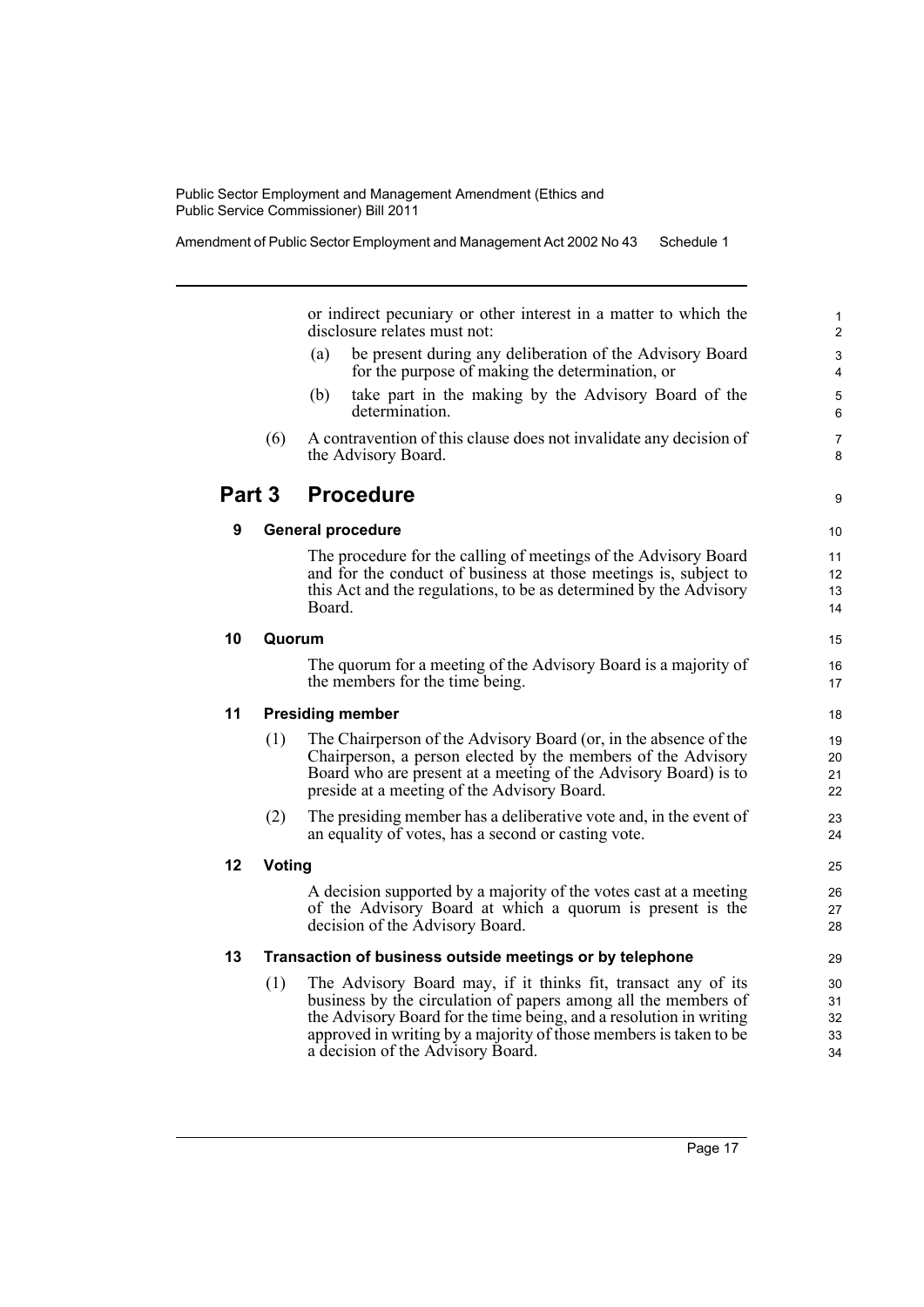Schedule 1 Amendment of Public Sector Employment and Management Act 2002 No 43

|     |    | (2) | The Advisory Board may, if it thinks fit, transact any of its<br>business at a meeting at which members (or some members)<br>participate by telephone, closed-circuit television or other means,<br>but only if any member who speaks on a matter before the<br>meeting can be heard by the other members. | $\mathbf{1}$<br>$\overline{2}$<br>$\mathbf{3}$<br>$\overline{4}$<br>5 |
|-----|----|-----|------------------------------------------------------------------------------------------------------------------------------------------------------------------------------------------------------------------------------------------------------------------------------------------------------------|-----------------------------------------------------------------------|
|     |    | (3) | For the purposes of:                                                                                                                                                                                                                                                                                       | 6                                                                     |
|     |    |     | the approval of a resolution under subclause $(1)$ , or<br>(a)                                                                                                                                                                                                                                             | $\overline{7}$                                                        |
|     |    |     | (b)<br>a meeting held in accordance with subclause (2),                                                                                                                                                                                                                                                    | 8                                                                     |
|     |    |     | the Chairperson and each member have the same voting rights as<br>they have at an ordinary meeting of the Advisory Board.                                                                                                                                                                                  | 9<br>10                                                               |
|     |    | (4) | A resolution approved under subclause (1) is, subject to the                                                                                                                                                                                                                                               | 11                                                                    |
|     |    |     | regulations, to be recorded in the minutes of the meetings of the<br>Advisory Board.                                                                                                                                                                                                                       | 12<br>13                                                              |
|     |    | (5) | Papers may be circulated among the members for the purposes of                                                                                                                                                                                                                                             | 14                                                                    |
|     |    |     | subclause (1) by facsimile or other transmission of the<br>information in the papers concerned.                                                                                                                                                                                                            | 15<br>16                                                              |
|     | 14 |     | <b>Frequency of meetings</b>                                                                                                                                                                                                                                                                               | 17                                                                    |
|     |    |     | The Advisory Board is to meet at least on a quarterly basis each<br>year (but no more than 6 times each year).                                                                                                                                                                                             | 18<br>19                                                              |
|     | 15 |     | <b>First meeting</b>                                                                                                                                                                                                                                                                                       | 20                                                                    |
|     |    |     | The Premier may call the first meeting of the Advisory Board in<br>such manner as the Premier thinks fit.                                                                                                                                                                                                  | 21<br>22                                                              |
| 1.3 |    |     | Miscellaneous and consequential amendments                                                                                                                                                                                                                                                                 | 23                                                                    |
| [1] |    |     | Part 1.1, heading                                                                                                                                                                                                                                                                                          | 24                                                                    |
|     |    |     | Insert before section 1:                                                                                                                                                                                                                                                                                   | 25                                                                    |
|     |    |     | Part 1.1 Introductory                                                                                                                                                                                                                                                                                      | 26                                                                    |
| [2] |    |     | <b>Section 3 Definitions</b>                                                                                                                                                                                                                                                                               | 27                                                                    |
|     |    |     | Omit the definition of <b>Director of Public Employment</b> .                                                                                                                                                                                                                                              | 28                                                                    |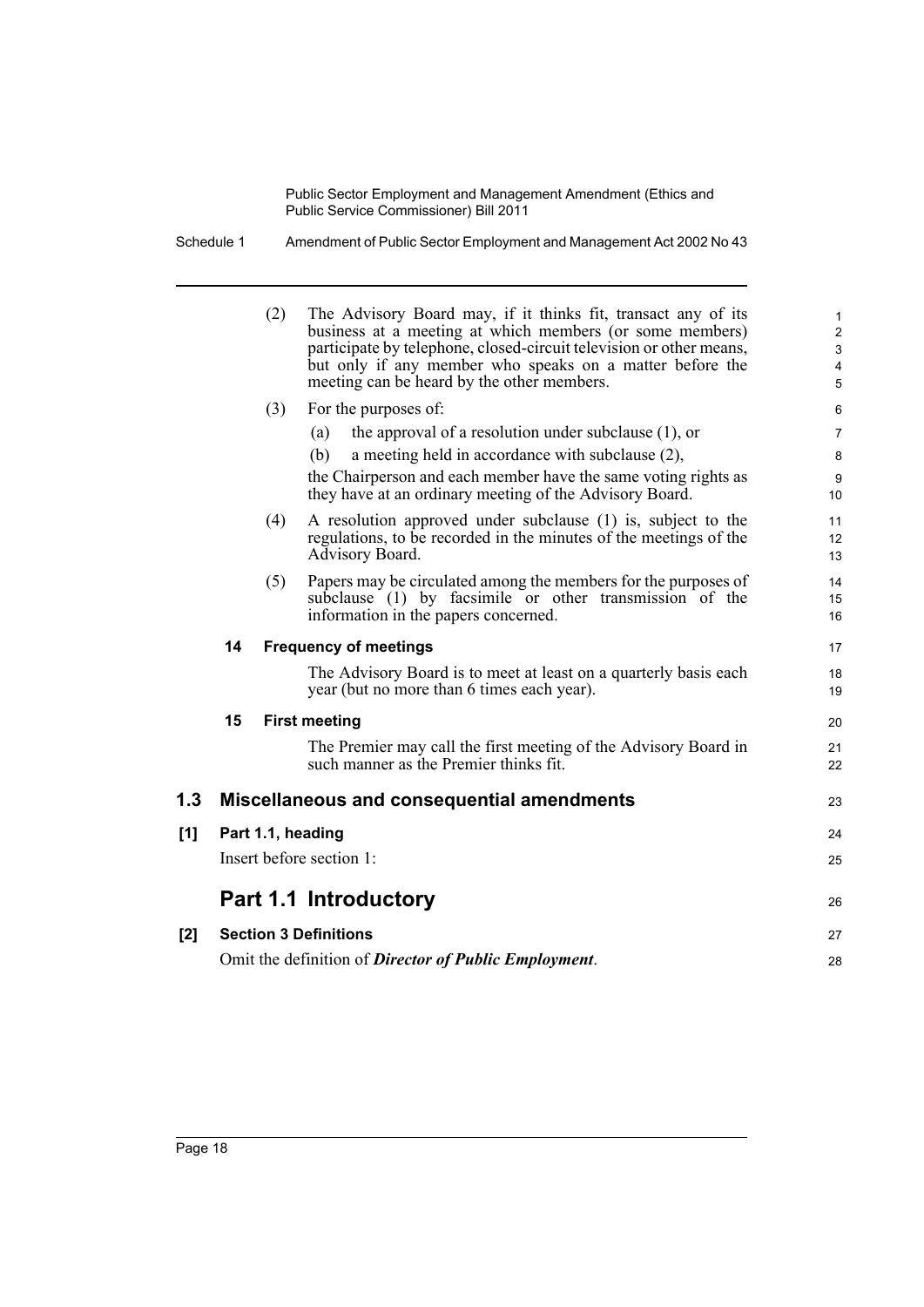Amendment of Public Sector Employment and Management Act 2002 No 43 Schedule 1

| [3]    | Section 3 (1), definition of "public sector agency"                                                                                                                                               | 1                   |
|--------|---------------------------------------------------------------------------------------------------------------------------------------------------------------------------------------------------|---------------------|
|        | Insert in alphabetical order:                                                                                                                                                                     | 2                   |
|        | <i>public sector agency</i> means the whole or a part of a public sector                                                                                                                          | 3                   |
|        | service or an employer constituting, or within, a public sector                                                                                                                                   | 4                   |
|        | service and <i>head</i> of a public sector agency means:                                                                                                                                          | 5                   |
|        | (subject to paragraph (b)) the person who is the chief<br>(a)                                                                                                                                     | 6                   |
|        | executive officer, or who exercises the functions of chief<br>executive officer, of the agency, or                                                                                                | $\overline{7}$<br>8 |
|        | the person prescribed by the regulations.<br>(b)                                                                                                                                                  | 9                   |
|        | Note. A public sector agency would include a Division of the<br>Government Service.                                                                                                               | 10<br>11            |
| [4]    | Section 3 (1), definition of "public sector service"                                                                                                                                              | 12                  |
|        | Insert "(including the service of any NSW Government agency)" after "any<br>other service of the Crown" in paragraph (f) of the definition.                                                       | 13<br>14            |
| [5]    | Section 4 Act does not apply to judicial or parliamentary officers                                                                                                                                | 15                  |
|        | Renumber the section as section 158A and transfer it to Chapter 8.                                                                                                                                | 16                  |
| [6]    | Section 4B Employment of staff in the Government Service                                                                                                                                          | 17                  |
|        | Omit the note to section 4B (2). Insert instead:                                                                                                                                                  | 18                  |
|        | Note. For example, Chapter 2 regulates the employment of staff in<br>Divisions comprising the Public Service.                                                                                     | 19<br>20            |
| [7]    | <b>Section 4D Division Heads</b>                                                                                                                                                                  | 21                  |
|        | Insert at the end of section 4D $(2)$ :                                                                                                                                                           | 22                  |
|        | Note. Section 129 provides that the Director-General of the Department<br>of Premier and Cabinet is taken to be the employer of the staff of the<br>Public Service in any industrial proceedings. | 23<br>24<br>25      |
| [8]    | <b>Section 4H</b>                                                                                                                                                                                 | 26                  |
|        | Omit the section.                                                                                                                                                                                 | 27                  |
| [9]    | Section 9 Staff positions in a Department for officers                                                                                                                                            | 28                  |
|        | Omit "by some other Act" from section $9(1)(a)$ .                                                                                                                                                 | 29                  |
|        | Insert instead "otherwise than under section 10".                                                                                                                                                 | 30                  |
| $[10]$ | Sections 9 (3) (b), 14 (2), 18 (2), 23 (3), 28 (2), 29 (3), 31 (2), 38 (1), 44, 54 (3), 56 (2), 57 (2), 63 (4), 87 (1) (a), 89 (1), 90 (2), 91 (3) and (4) (b) and 98 (6)                         | 31<br>32            |
|        | Omit "Director of Public Employment" wherever occurring.                                                                                                                                          | 33                  |
|        | Insert instead "Commissioner".                                                                                                                                                                    | 34                  |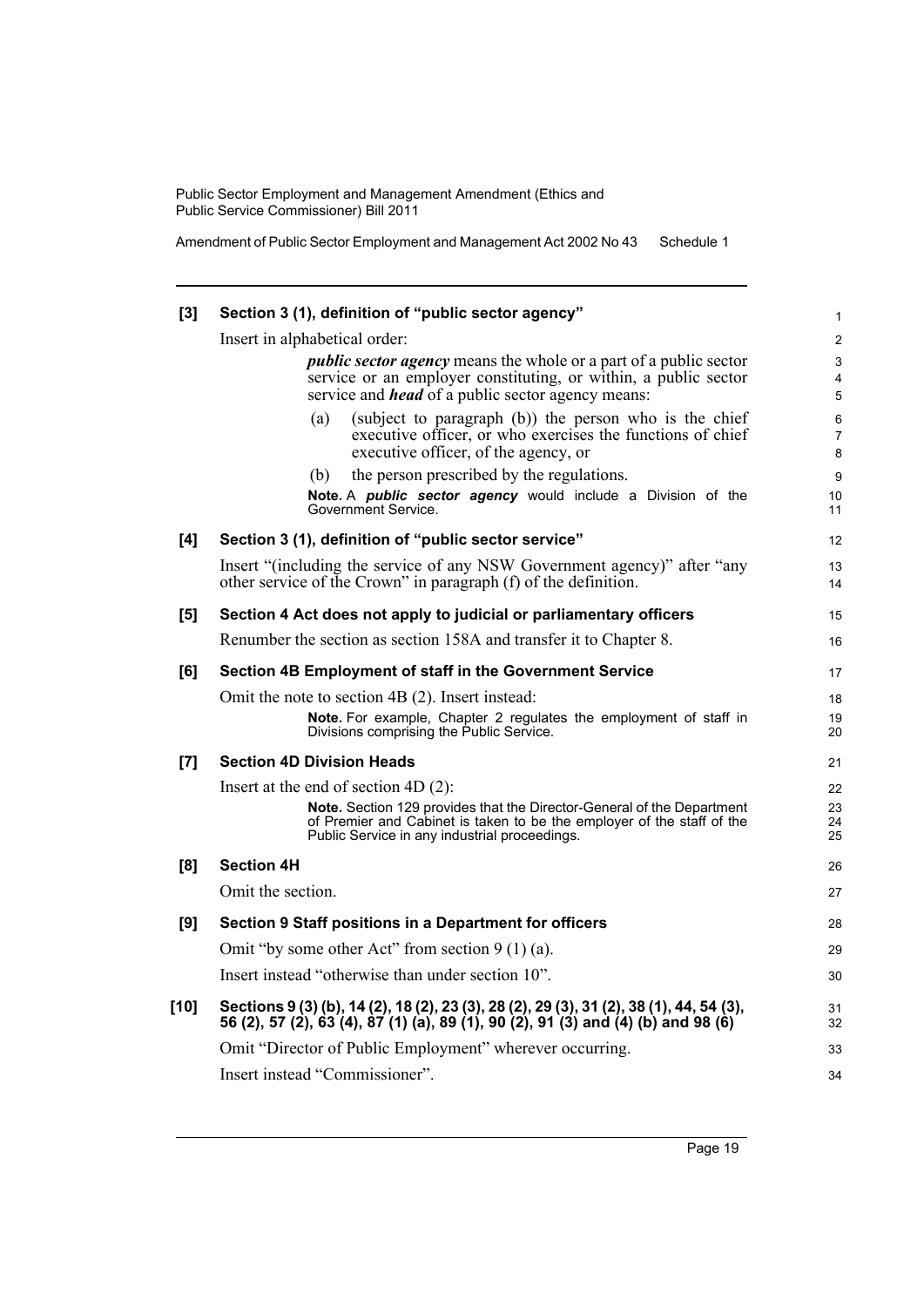| Schedule 1 | Amendment of Public Sector Employment and Management Act 2002 No 43 |
|------------|---------------------------------------------------------------------|
|------------|---------------------------------------------------------------------|

| $[11]$ |                       | Section 10 Creation of Department Head positions                                                                                                                                              | 1                 |
|--------|-----------------------|-----------------------------------------------------------------------------------------------------------------------------------------------------------------------------------------------|-------------------|
|        |                       | Omit section 10 (1). Insert instead:                                                                                                                                                          | 2                 |
|        | (1)                   | Each position specified in Column 2 of Part 1 of Schedule 1 is<br>taken to be created by virtue of this section unless it is created by<br>another provision of this Act or by any other Act. | 3<br>4<br>5       |
| $[12]$ | <b>Section 10 (2)</b> |                                                                                                                                                                                               | 6                 |
|        |                       | Omit "created by virtue of this Act".                                                                                                                                                         | $\overline{7}$    |
|        |                       | Insert instead "created by virtue of this section".                                                                                                                                           | 8                 |
| $[13]$ |                       | Sections 29 (3) and 54 (3)                                                                                                                                                                    | 9                 |
|        |                       | Omit "the Director" wherever occurring. Insert instead "the Commissioner".                                                                                                                    | 10                |
| $[14]$ |                       | Section 33 Employment of special temporary employees                                                                                                                                          | 11                |
|        |                       | Insert after section $33(3)$ :                                                                                                                                                                | $12 \overline{ }$ |
|        | (3A)                  | Without limiting subsection (3), the employment of special<br>temporary employees is to be in accordance with such guidelines<br>as are issued by the Commissioner from time to time.         | 13<br>14<br>15    |
| $[15]$ |                       | <b>Section 65 Composition of Senior Executive Service</b>                                                                                                                                     | 16                |
|        | section $65(2)$ .     | Omit "the website of the Department of Premier and Cabinet" from                                                                                                                              | 17<br>18          |
|        |                       | Insert instead "a Government website".                                                                                                                                                        | 19                |
| $[16]$ | of Schedule 3A        | Sections 68 (2), 86 (9), 86A (11), 88 (1) (b) and 100 (4) (c) and clause 2 (1)                                                                                                                | 20<br>21          |
|        | occurring.            | Omit "Director-General of the Department of Premier and Cabinet" wherever                                                                                                                     | 22<br>23          |
|        |                       | Insert instead "Commissioner".                                                                                                                                                                | 24                |
| $[17]$ |                       | Section 77 Removal of executive officers from office                                                                                                                                          | 25                |
|        |                       | Omit "Director of Public Employment" from section 77 (9).                                                                                                                                     | 26                |
|        |                       | Insert instead "Director-General of the Department of Premier and Cabinet".                                                                                                                   | 27                |
| $[18]$ |                       | <b>Section 85 Definitions</b>                                                                                                                                                                 | 28                |
|        | Omit the section.     |                                                                                                                                                                                               | 29                |
| $[19]$ |                       | Section 86 Temporary staff transfers (secondments between agencies)                                                                                                                           | 30                |
|        |                       | Omit the definition of <i>public sector agency</i> from section 86 (10).                                                                                                                      | 31                |
|        |                       |                                                                                                                                                                                               |                   |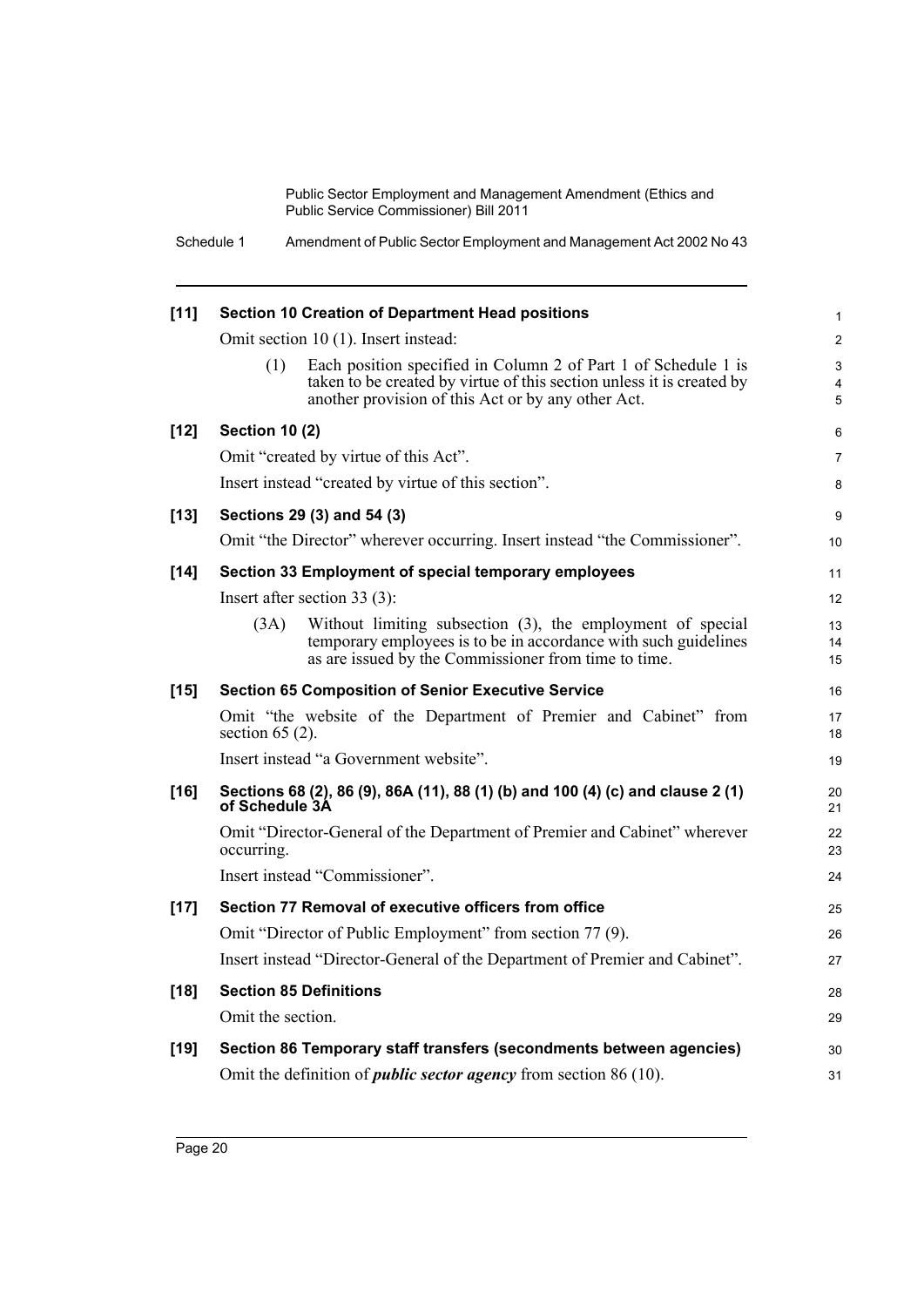Amendment of Public Sector Employment and Management Act 2002 No 43 Schedule 1

| $[20]$ |     |                    |                          | Section 86A Temporary staff transfers (internal secondments)                                                                                                                                                                                                                                                                                            | 1                                |
|--------|-----|--------------------|--------------------------|---------------------------------------------------------------------------------------------------------------------------------------------------------------------------------------------------------------------------------------------------------------------------------------------------------------------------------------------------------|----------------------------------|
|        |     |                    | Omit section 86A (12).   |                                                                                                                                                                                                                                                                                                                                                         | 2                                |
| $[21]$ |     |                    |                          | <b>Section 87 Employer-sponsored permanent transfers</b>                                                                                                                                                                                                                                                                                                | 3                                |
|        |     |                    |                          | Insert after section $87(3)$ :                                                                                                                                                                                                                                                                                                                          | 4                                |
|        |     | (4)                |                          | In this section, <i>public sector agency</i> includes a State owned<br>corporation.                                                                                                                                                                                                                                                                     | 5<br>6                           |
| $[22]$ |     | sector agencies    |                          | Section 88 Temporary assignment of public sector staff to other public                                                                                                                                                                                                                                                                                  | 7<br>8                           |
|        |     |                    |                          | Insert "or a State owned corporation" after "local authority" in section 88 (5).                                                                                                                                                                                                                                                                        | 9                                |
| $[23]$ |     | <b>Section 88A</b> |                          |                                                                                                                                                                                                                                                                                                                                                         | 10                               |
|        |     |                    | Insert after section 88: |                                                                                                                                                                                                                                                                                                                                                         | 11                               |
|        | 88A |                    |                          | Other temporary assignments                                                                                                                                                                                                                                                                                                                             | 12                               |
|        |     | (1)                |                          | The head of a public sector agency and the person responsible for<br>the employment of persons in or by a relevant body may enter<br>into an arrangement under which a person:                                                                                                                                                                          | 13<br>14<br>15                   |
|        |     |                    | (a)                      | who is employed in or by the public sector agency is<br>temporarily assigned to carry out work in or for the<br>relevant body, or                                                                                                                                                                                                                       | 16<br>17<br>18                   |
|        |     |                    | (b)                      | who is employed in or by the relevant body is temporarily<br>assigned to carry out work in or for the public sector<br>agency,                                                                                                                                                                                                                          | 19<br>20<br>21                   |
|        |     |                    |                          | in accordance with the arrangement and with such guidelines as<br>are issued from time to time by the Commissioner.                                                                                                                                                                                                                                     | 22<br>23                         |
|        |     | (2)                |                          | Without limiting subsection (1):                                                                                                                                                                                                                                                                                                                        | 24                               |
|        |     |                    | (a)                      | any such assignment may be made for the purposes of<br>utilising the person's services in connection with a special<br>project or event, and                                                                                                                                                                                                            | 25<br>26<br>27                   |
|        |     |                    | (b)                      | the arrangement under which a person is assigned may<br>provide for the person to carry out work in or for the public<br>sector agency or relevant body concerned on a full-time or<br>part-time basis.                                                                                                                                                 | 28<br>29<br>30<br>31             |
|        |     | (3)                | case.                    | A person who is employed in or by a relevant body may not be<br>temporarily assigned under this section to carry out work in or for<br>a public sector agency unless the head of the public sector agency<br>is satisfied that the temporary assignment is justified because of<br>the special skills of the person or the special circumstances of the | 32<br>33<br>34<br>35<br>36<br>37 |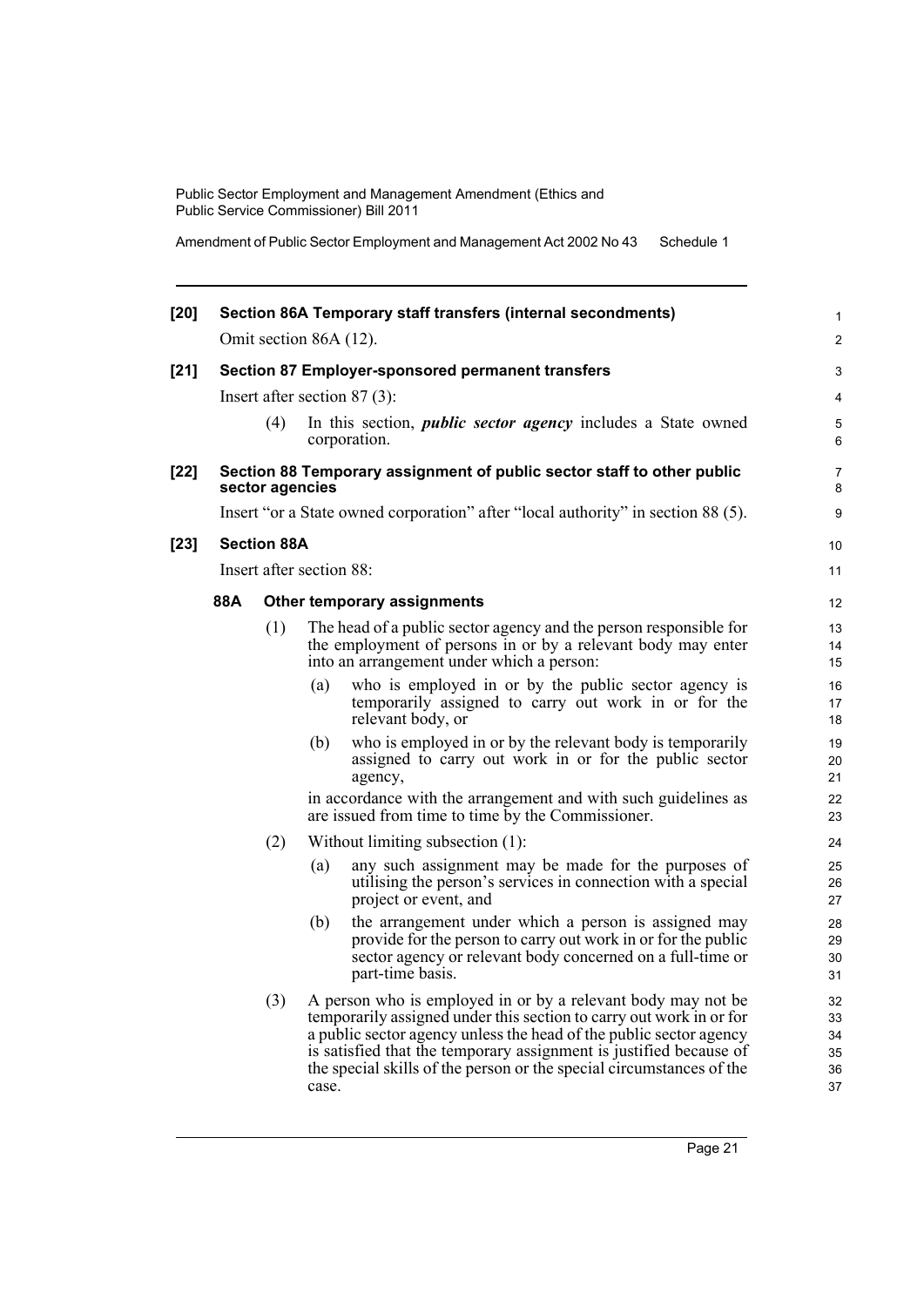|        | Schedule 1         | Amendment of Public Sector Employment and Management Act 2002 No 43                                                                                                                                                                                                                                                |                      |
|--------|--------------------|--------------------------------------------------------------------------------------------------------------------------------------------------------------------------------------------------------------------------------------------------------------------------------------------------------------------|----------------------|
|        | (4)                | The maximum period for which a person may be temporarily<br>assigned under this section to carry out work in or for a public<br>sector agency at any one time is 12 months.                                                                                                                                        |                      |
|        | (5)                | A person's employment in or by a public sector agency<br>(including the continuity of that employment) is not affected by<br>the temporary assignment under this section of the person to<br>carry out work in or for a relevant body.                                                                             |                      |
|        | (6)                | In this section:<br><i>private sector entity</i> means any person or body (whether<br>incorporated or unincorporated) who or which is not a public<br>sector agency or public authority, and includes any such person<br>or body in the not-for-profit sector.<br><i>relevant body</i> means any of the following: | 10<br>11<br>12<br>13 |
|        |                    | (a)<br>a private sector entity,                                                                                                                                                                                                                                                                                    | 14                   |
|        |                    | (b)<br>a public authority or government agency of the<br>Commonwealth or of another State or Territory,                                                                                                                                                                                                            | $15\,$<br>16         |
|        |                    | a university.<br>(c)                                                                                                                                                                                                                                                                                               | 17                   |
| $[24]$ |                    | Section 105 Other orders in relation to Divisions                                                                                                                                                                                                                                                                  | 18                   |
|        |                    | Omit "section 4H" from section 105 (c). Insert instead "section 124".                                                                                                                                                                                                                                              | 19                   |
| $[25]$ |                    | Section 116 Removal of term appointee from office                                                                                                                                                                                                                                                                  | 20                   |
|        |                    | Insert at the end of section 116 (4) (c):                                                                                                                                                                                                                                                                          | 21                   |
|        |                    | , or                                                                                                                                                                                                                                                                                                               | 22                   |
|        |                    | the Public Service Commissioner.<br>(d)                                                                                                                                                                                                                                                                            | 23                   |
| $[26]$ | Chapter 6, heading |                                                                                                                                                                                                                                                                                                                    | 24                   |
|        |                    | Omit "Director of Public Employment".                                                                                                                                                                                                                                                                              | 25                   |
|        |                    | Insert instead "Industrial relations functions".                                                                                                                                                                                                                                                                   | 26                   |
| $[27]$ | Parts 6.1 and 6.2  |                                                                                                                                                                                                                                                                                                                    | 27                   |
|        |                    | Omit the Parts. Insert instead:                                                                                                                                                                                                                                                                                    | 28                   |
|        |                    | <b>Part 6.1 Preliminary</b>                                                                                                                                                                                                                                                                                        | 29                   |
|        | 121                | <b>Definition</b>                                                                                                                                                                                                                                                                                                  | 30                   |
|        |                    | In this Chapter:                                                                                                                                                                                                                                                                                                   | 31                   |
|        |                    | <b>Director-General</b> means the Director-General of the Department<br>of Premier and Cabinet.                                                                                                                                                                                                                    | 32<br>33             |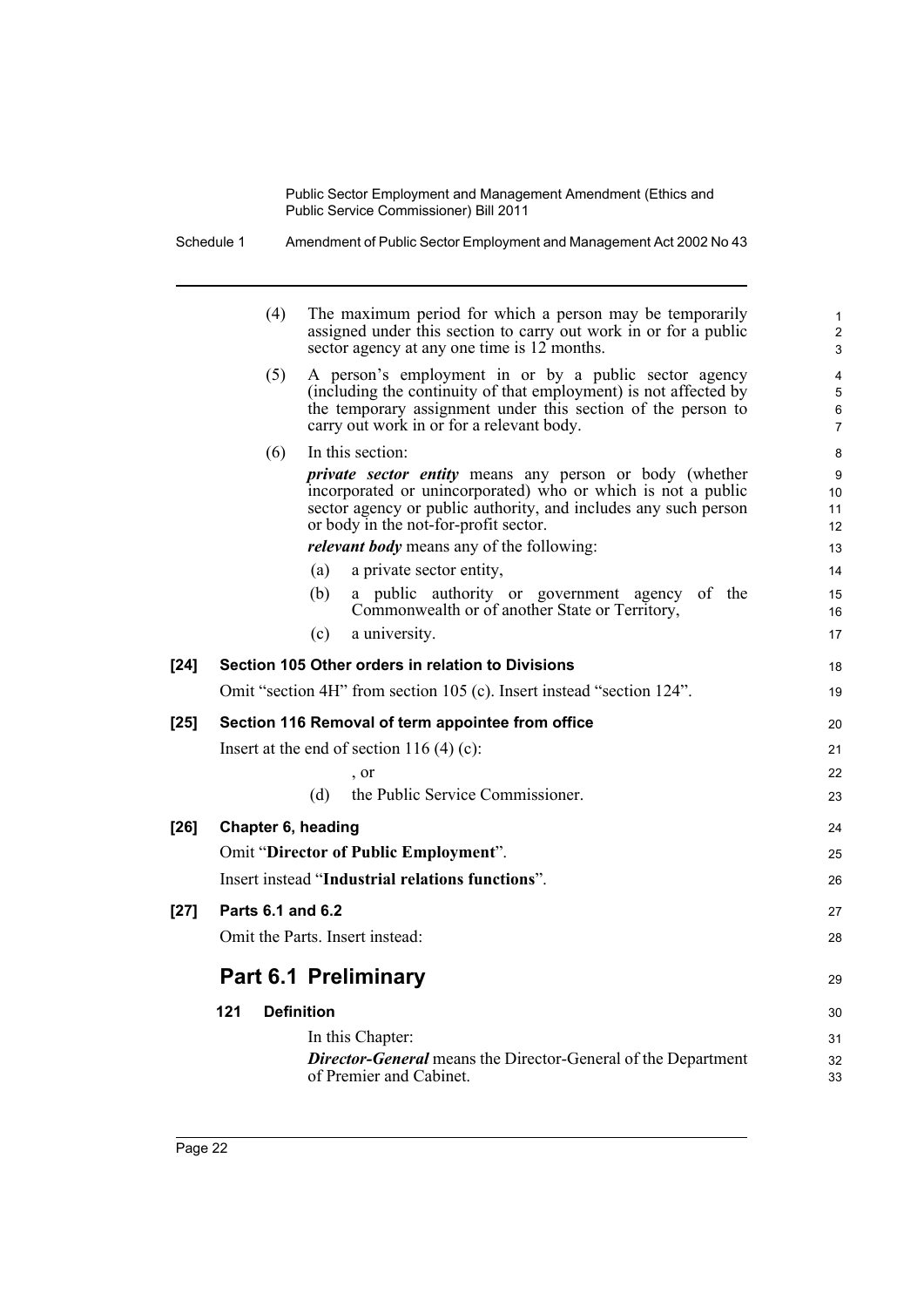Amendment of Public Sector Employment and Management Act 2002 No 43 Schedule 1

| 122 |         | Director-General not subject to Ministerial control                                                                                                                                                                                                                                                                                                                                                               | 1                                      |
|-----|---------|-------------------------------------------------------------------------------------------------------------------------------------------------------------------------------------------------------------------------------------------------------------------------------------------------------------------------------------------------------------------------------------------------------------------|----------------------------------------|
|     |         | The Director-General is not subject to the control and direction of<br>the Minister in:                                                                                                                                                                                                                                                                                                                           | $\overline{\mathbf{c}}$<br>3           |
|     |         | determining salaries, wages or other remuneration, and<br>(a)<br>other conditions of employment, or                                                                                                                                                                                                                                                                                                               | 4<br>5                                 |
|     |         | dealing with a dispute relating to an industrial matter.<br>(b)                                                                                                                                                                                                                                                                                                                                                   | 6                                      |
| 123 |         | <b>Delegation</b>                                                                                                                                                                                                                                                                                                                                                                                                 | $\overline{7}$                         |
|     | (1)     | The<br>delegate<br>Director-General<br>of<br>the<br>any<br>may<br>Director-General's functions under this Chapter (other than this<br>power of delegation) to the head of a public sector agency or any<br>other member of staff of a public sector agency.                                                                                                                                                       | 8<br>9<br>10<br>11                     |
|     | (2)     | Any delegation of a function with respect to the making of a<br>determination fixing salaries, wages or other remuneration of<br>staff is subject to the condition that any such determination must<br>be at a level that is lower than the lowest amount of the<br>remuneration packages for executive officers determined for the<br>time being under the Statutory and Other Offices Remuneration<br>Act 1975. | 12<br>13<br>14<br>15<br>16<br>17<br>18 |
|     | (3)     | In this section, a reference to a member of staff of a public sector<br>agency includes:                                                                                                                                                                                                                                                                                                                          | 19<br>20                               |
|     |         | a reference to a person holding an appointment to or in the<br>(a)<br>agency, and                                                                                                                                                                                                                                                                                                                                 | 21<br>22                               |
|     |         | a reference to a person holding an appointment to or in a<br>(b)<br>body or organisation having functions that are exercised by<br>the staff of that agency.                                                                                                                                                                                                                                                      | 23<br>24<br>25                         |
|     | (4)     | The power of delegation conferred by this section is in addition<br>to and does not limit the power conferred by section 4F.                                                                                                                                                                                                                                                                                      | 26<br>27                               |
|     |         | Part 6.2 General public sector industrial relations<br>functions                                                                                                                                                                                                                                                                                                                                                  | 28<br>29                               |
| 124 | matters | Compliance with directions of Director-General on industrial                                                                                                                                                                                                                                                                                                                                                      | 30<br>31                               |
|     | (1)     | This section applies to a Division of the Government Service that<br>is specified in Part 2 of Schedule 1 as a Division to which this<br>section applies.                                                                                                                                                                                                                                                         | 32<br>33<br>34                         |
|     |         |                                                                                                                                                                                                                                                                                                                                                                                                                   |                                        |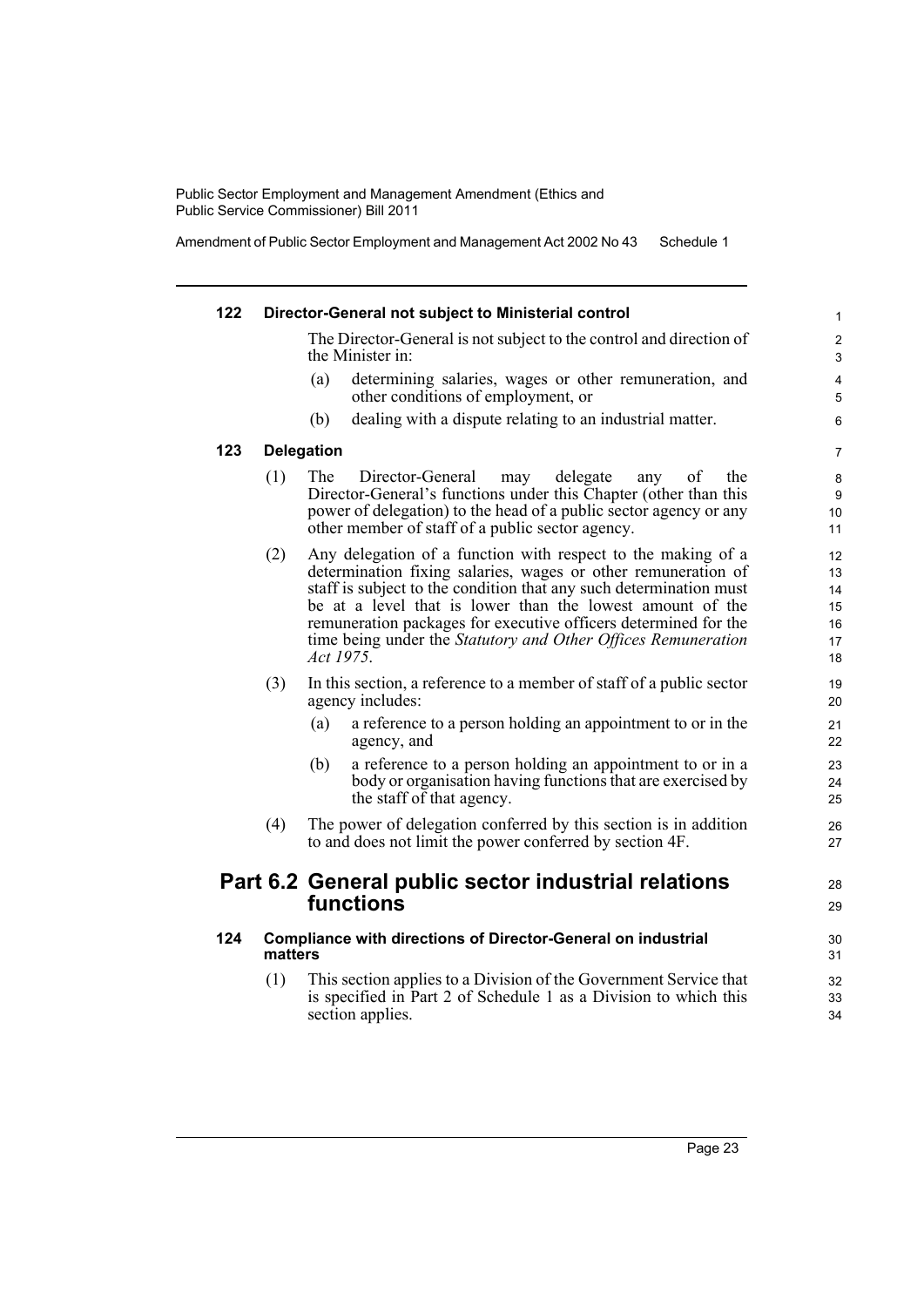Schedule 1 Amendment of Public Sector Employment and Management Act 2002 No 43

|        |     | (2) | The Director-General may, with the approval of the Minister and<br>by notice in writing to the Division Head of a Division to which<br>this section applies, require the Division Head:                                                                                                                 | $\mathbf{1}$<br>$\overline{c}$<br>3 |
|--------|-----|-----|---------------------------------------------------------------------------------------------------------------------------------------------------------------------------------------------------------------------------------------------------------------------------------------------------------|-------------------------------------|
|        |     |     | to notify the Director-General of such industrial matters<br>(a)<br>affecting the Division as may be specified in the notice,<br>and                                                                                                                                                                    | 4<br>5<br>6                         |
|        |     |     | to exercise the Division Head's functions in respect of any<br>(b)<br>such industrial matter in such manner as may be specified<br>in the notice.                                                                                                                                                       | $\overline{7}$<br>8<br>9            |
|        |     | (3) | A notice may specify the manner and the time within which<br>industrial matters must be notified.                                                                                                                                                                                                       | 10<br>11                            |
|        |     | (4) | A Division Head must comply with a requirement under this<br>section.                                                                                                                                                                                                                                   | 12<br>13                            |
|        | 125 |     | <b>Advisory and monitoring functions</b>                                                                                                                                                                                                                                                                | 14                                  |
|        |     | (1) | The Director-General has the following functions:                                                                                                                                                                                                                                                       | 15                                  |
|        |     |     | advising the Government on appropriate strategies and<br>(a)<br>policies regarding employment conditions (including<br>wages) and industrial relations in the public sector,                                                                                                                            | 16<br>17<br>18                      |
|        |     |     | monitoring the implementation of Government strategies<br>(b)<br>and policies on employment conditions (including wages)<br>and industrial relations in the public sector and assisting<br>the implementation of those strategies and policies<br>(including the issuing of implementation guidelines). | 19<br>20<br>21<br>22<br>23          |
|        |     | (2) | The Director-General must consult with the Commissioner<br>before exercising any such function.                                                                                                                                                                                                         | 24<br>25                            |
| $[28]$ |     |     | Sections 129, 130 (1) and (3), 131 (1) and (4) and 132                                                                                                                                                                                                                                                  | 26                                  |
|        |     |     | Omit "Director of Public Employment" wherever occurring.                                                                                                                                                                                                                                                | 27                                  |
|        |     |     | Insert instead "Director-General".                                                                                                                                                                                                                                                                      | 28                                  |
| [29]   |     |     | Section 131 Director-General may enter into agreements                                                                                                                                                                                                                                                  | 29                                  |
|        |     |     | Omit "of the Director" from section 131 (4).                                                                                                                                                                                                                                                            | 30                                  |
|        |     |     | Insert instead "of the Director-General".                                                                                                                                                                                                                                                               | 31                                  |
| [30]   |     |     | Section 132 Authorised officer may enter Department's premises etc                                                                                                                                                                                                                                      | 32                                  |
|        |     |     | Omit "the Director's functions" from section 132 (1).                                                                                                                                                                                                                                                   | 33                                  |
|        |     |     | Insert instead "the Director-General's functions under this Part".                                                                                                                                                                                                                                      | 34                                  |
|        |     |     |                                                                                                                                                                                                                                                                                                         |                                     |

Page 24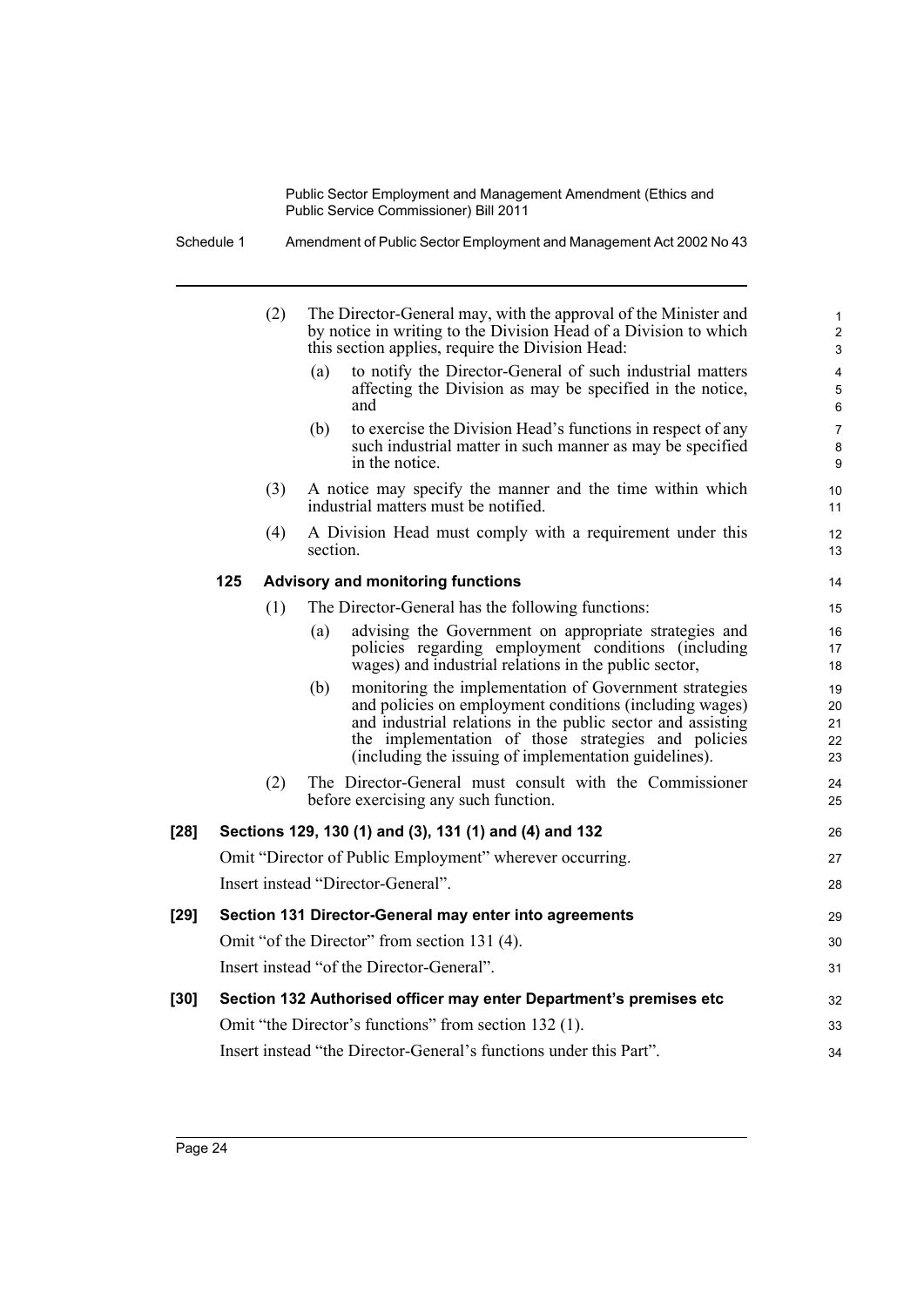Amendment of Public Sector Employment and Management Act 2002 No 43 Schedule 1

| $[31]$ |                           |      |     | Section 158A (as renumbered by item [4] of this subschedule)                                                                                                                                                                                                                                                                                                                                                                                                                                                                                      | 1                                                                                                                            |
|--------|---------------------------|------|-----|---------------------------------------------------------------------------------------------------------------------------------------------------------------------------------------------------------------------------------------------------------------------------------------------------------------------------------------------------------------------------------------------------------------------------------------------------------------------------------------------------------------------------------------------------|------------------------------------------------------------------------------------------------------------------------------|
|        |                           |      |     | Omit the note to the section. Insert instead:<br>Note. Parliamentary officers do, however, comprise a <i>public</i> sector<br>service (see paragraph (e) of that definition in section 3). Accordingly,<br>provisions of this Act relating to public sector ethics (Part 1.2), the<br>functions of the Public Service Commissioner (Part 1.3), staff mobility<br>(Part 3.2) and certain other provisions that generally deal with<br>employees in a public sector service (such as sections 100, 102 and<br>103) apply to parliamentary officers. | $\overline{2}$<br>$\ensuremath{\mathsf{3}}$<br>$\overline{\mathbf{4}}$<br>$\sqrt{5}$<br>6<br>$\boldsymbol{7}$<br>$\bf8$<br>9 |
| $[32]$ |                           |      |     | Section 159A Inquiries by Director-General into public sector agencies                                                                                                                                                                                                                                                                                                                                                                                                                                                                            | 10                                                                                                                           |
|        | section $159A(1)$ .       |      |     | Omit the definitions of <i>public sector agency</i> and <i>public sector service</i> from                                                                                                                                                                                                                                                                                                                                                                                                                                                         | 11<br>12                                                                                                                     |
| $[33]$ | Section 159A (2A)         |      |     |                                                                                                                                                                                                                                                                                                                                                                                                                                                                                                                                                   | 13                                                                                                                           |
|        |                           |      |     | Insert after section 159A (2):                                                                                                                                                                                                                                                                                                                                                                                                                                                                                                                    | 14                                                                                                                           |
|        |                           | (2A) |     | An inquiry cannot be conducted under this section into any<br>matter that is the subject of an inquiry by the Commissioner<br>under section 3K except with the concurrence of the<br>Commissioner.                                                                                                                                                                                                                                                                                                                                                | 15<br>16<br>17<br>18                                                                                                         |
| $[34]$ | <b>Section 159A (5)</b>   |      |     |                                                                                                                                                                                                                                                                                                                                                                                                                                                                                                                                                   | 19                                                                                                                           |
|        |                           |      |     | Omit "section 132". Insert instead "section 3K, 132".                                                                                                                                                                                                                                                                                                                                                                                                                                                                                             | 20                                                                                                                           |
| $[35]$ | <b>Section 159A (6)</b>   |      |     |                                                                                                                                                                                                                                                                                                                                                                                                                                                                                                                                                   | 21                                                                                                                           |
|        |                           |      |     | Insert after section $159A(5)$ :                                                                                                                                                                                                                                                                                                                                                                                                                                                                                                                  | 22                                                                                                                           |
|        |                           | (6)  |     | This section does not apply to or in respect of:                                                                                                                                                                                                                                                                                                                                                                                                                                                                                                  | 23                                                                                                                           |
|        |                           |      | (a) | the NSW Police Force, or                                                                                                                                                                                                                                                                                                                                                                                                                                                                                                                          | 24                                                                                                                           |
|        |                           |      | (b) | the public sector agency comprising the service of either<br>House of Parliament, or the President or Speaker, or the<br>President and the Speaker jointly.                                                                                                                                                                                                                                                                                                                                                                                       | 25<br>26<br>27                                                                                                               |
| $[36]$ | <b>Section 162A</b>       |      |     |                                                                                                                                                                                                                                                                                                                                                                                                                                                                                                                                                   | 28                                                                                                                           |
|        |                           |      |     |                                                                                                                                                                                                                                                                                                                                                                                                                                                                                                                                                   |                                                                                                                              |
|        | Insert after section 162: |      |     |                                                                                                                                                                                                                                                                                                                                                                                                                                                                                                                                                   | 29                                                                                                                           |
|        | 162A                      |      |     | Personal liability of Commissioner and certain other persons                                                                                                                                                                                                                                                                                                                                                                                                                                                                                      | 30                                                                                                                           |
|        |                           | (1)  |     | A matter or thing done (or omitted to be done) by:                                                                                                                                                                                                                                                                                                                                                                                                                                                                                                | 31                                                                                                                           |
|        |                           |      | (a) | the Commissioner, or                                                                                                                                                                                                                                                                                                                                                                                                                                                                                                                              | 32                                                                                                                           |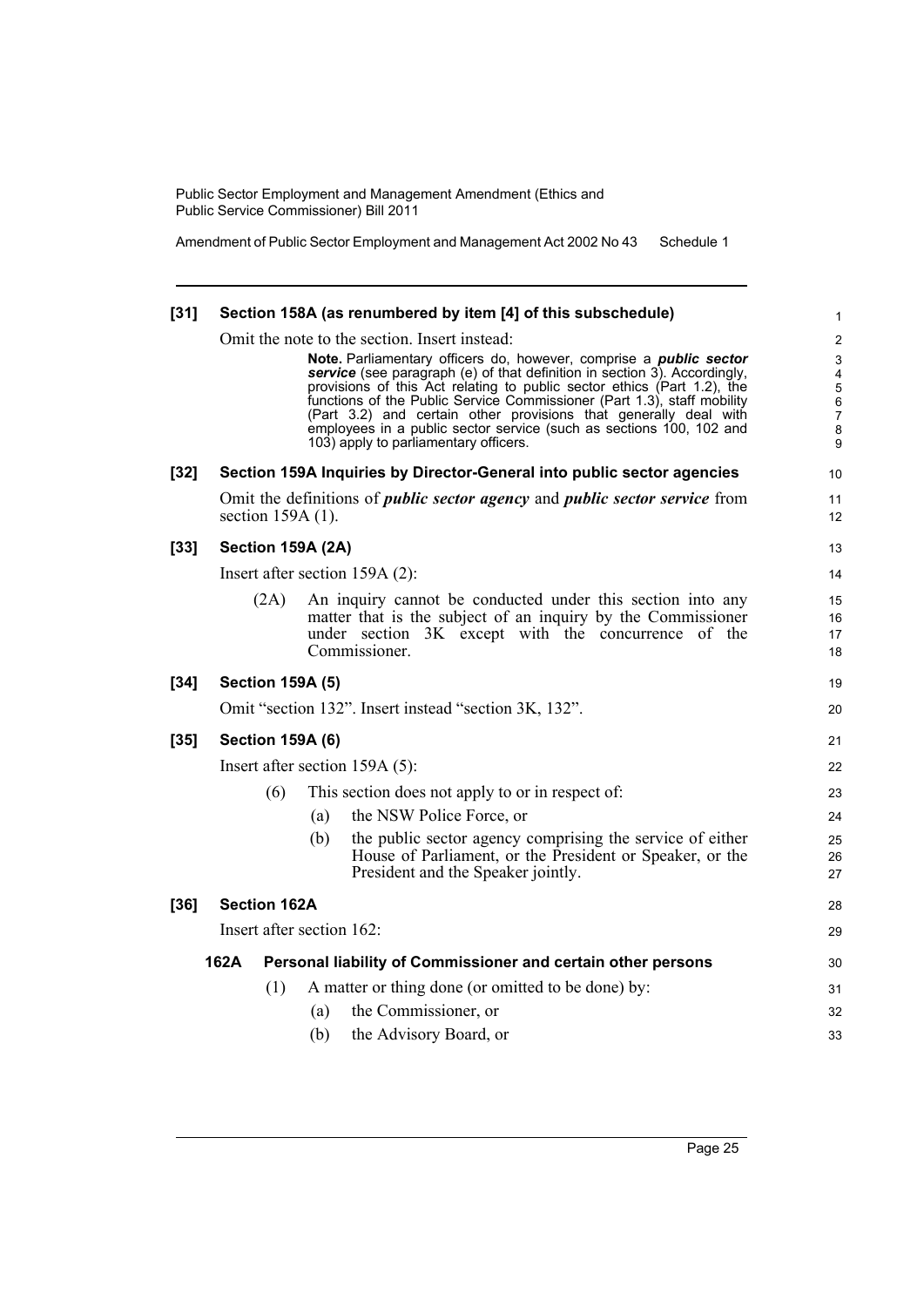|        |                                 | (c)     | a person acting under the direction of the Commissioner or<br>the Advisory Board,                                                                                                                                                                                          | 1<br>2                                                             |
|--------|---------------------------------|---------|----------------------------------------------------------------------------------------------------------------------------------------------------------------------------------------------------------------------------------------------------------------------------|--------------------------------------------------------------------|
|        |                                 | demand. | does not, if the matter or thing was done (or omitted to be done)<br>in good faith for the purposes of executing this or any other Act,<br>subject the Commissioner, a member of the Advisory Board or a<br>person so acting personally to any action, liability, claim or | 3<br>$\overline{\mathbf{4}}$<br>$\mathbf 5$<br>6<br>$\overline{7}$ |
|        | (2)                             |         | A reference in subsection $(1)$ to the execution of this Act includes<br>a reference to the execution of the provisions of any other Act that<br>confer functions on the Commissioner or the Advisory Board.                                                               | 8<br>9<br>10                                                       |
| $[37]$ | <b>Section 164 Regulations</b>  |         |                                                                                                                                                                                                                                                                            | 11                                                                 |
|        | Insert after section $164$ (1): |         |                                                                                                                                                                                                                                                                            | $12 \overline{ }$                                                  |
|        | (1A)                            |         | In particular, the regulations may:                                                                                                                                                                                                                                        | 13                                                                 |
|        |                                 | (a)     | make provision for or with respect to the principles,<br>practices and procedures to be observed in connection with<br>the exercise of the functions of the Commissioner, and                                                                                              | 14<br>15<br>16                                                     |
|        |                                 | (b)     | prescribe the circumstances in which an approval by the<br>Commissioner under this or any other Act may be regarded<br>as having been given, or                                                                                                                            | 17<br>18<br>19                                                     |
|        |                                 | (c)     | prescribe the procedure for obtaining any such approval.                                                                                                                                                                                                                   | 20                                                                 |
| $[38]$ |                                 |         | <b>Schedule 1 Divisions of the Government Service</b>                                                                                                                                                                                                                      | 21                                                                 |
|        |                                 |         | Omit the note at the end of Part 1. Insert instead:                                                                                                                                                                                                                        | 22                                                                 |
|        |                                 |         | Note. The positions in Column 2 that are marked with an asterisk are<br>positions that are statutory offices. All other positions referred to in this<br>Part are created under section 10 and are Public Service positions.                                               | 23<br>24<br>25                                                     |
| $[39]$ | Schedule 1, Part 2, note        |         |                                                                                                                                                                                                                                                                            | 26                                                                 |
|        |                                 |         | Omit "section 4H". Insert instead "section 124".                                                                                                                                                                                                                           | 27                                                                 |
| $[40]$ | Schedule 1, Part 3              |         |                                                                                                                                                                                                                                                                            | 28                                                                 |
|        |                                 |         | Omit "Director of Public Employment" wherever occurring.                                                                                                                                                                                                                   | 29                                                                 |
|        |                                 |         | Insert instead "Public Service Commissioner".                                                                                                                                                                                                                              | 30                                                                 |
| $[41]$ |                                 |         | Schedule 2 Executive positions (other than non-statutory SES positions)                                                                                                                                                                                                    | 31                                                                 |
|        |                                 |         | Insert "Public Service Commissioner," after "Ombudsman," in Part 1.                                                                                                                                                                                                        | 32                                                                 |
| $[42]$ | Schedule 2, Part 3              |         |                                                                                                                                                                                                                                                                            | 33                                                                 |
|        |                                 |         | Omit "Director of Equal Opportunity in Public Employment".                                                                                                                                                                                                                 | 34                                                                 |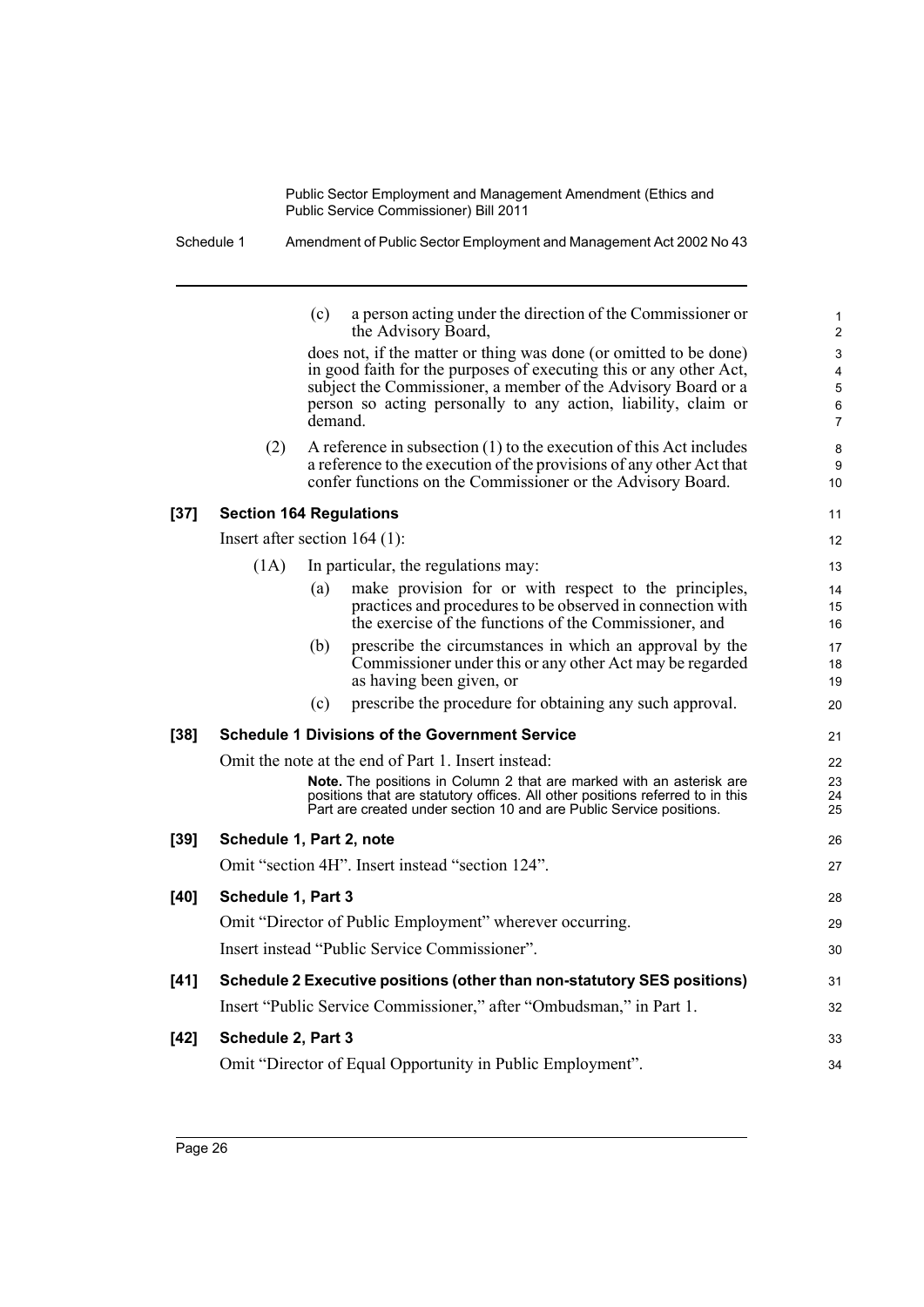Amendment of Public Sector Employment and Management Act 2002 No 43 Schedule 1

| $[43]$ |        |  | Schedule 3A Recognition of prior government service for public sector<br>employees extended leave entitlements               | 1<br>$\overline{2}$ |
|--------|--------|--|------------------------------------------------------------------------------------------------------------------------------|---------------------|
|        |        |  | Omit "offices of the Department of Premier and Cabinet" from clause 2(3).                                                    | $\mathbf{3}$        |
|        |        |  | Insert instead "Public Service Commission".                                                                                  | $\overline{4}$      |
| $[44]$ |        |  | Schedule 4 Savings, transitional and other provisions                                                                        | 5                   |
|        |        |  | Insert at the end of clause $1(1)$ :                                                                                         | 6                   |
|        |        |  | <b>Public Sector Employment and Management Amendment (Ethics</b><br>and Public Service Commissioner) Act 2011                | $\overline{7}$<br>8 |
| $[45]$ |        |  | Schedule 4, Part 9                                                                                                           | 9                   |
|        |        |  | Insert after Part 8:                                                                                                         | 10                  |
|        | Part 9 |  | Provisions consequent on enactment of<br><b>Public Sector Employment and</b>                                                 |                     |
|        |        |  | <b>Management Amendment (Ethics and</b>                                                                                      | 12<br>13            |
|        |        |  | <b>Public Service Commissioner) Act 2011</b>                                                                                 | 14                  |
|        | 31     |  | <b>Definition</b>                                                                                                            | 15                  |
|        |        |  | In this Part:                                                                                                                | 16                  |
|        |        |  | amending Act means the Public Sector Employment and                                                                          | 17                  |
|        |        |  | Public<br>Management Amendment<br>(Ethics<br>and<br>Service<br>Commissioner) Act 2011.                                       | 18<br>19            |
|        |        |  |                                                                                                                              |                     |
|        | 32     |  | Recommendation of appointment of first Commissioner                                                                          | 20                  |
|        |        |  | The person appointed as the first Commissioner is to be a person                                                             | 21                  |
|        |        |  | whose appointment is recommended by a committee chaired by<br>a person appointed by the Premier (whether before or after the | 22<br>23            |
|        |        |  | commencement of this clause) as the Chairperson of the Public                                                                | 24                  |
|        |        |  | Service Commission Advisory Board.                                                                                           | 25                  |
|        | 33     |  | <b>Construction of references to Director of Public Employment</b>                                                           | 26                  |
|        |        |  | A reference, in any other Act, or in any instrument made under                                                               | 27                  |
|        |        |  | any other Act or in any other instrument of any kind, to the                                                                 | 28                  |
|        |        |  | Director of Public Employment is to be read:                                                                                 | 29                  |
|        |        |  | as a reference to the Public Service Commissioner, or<br>(a)                                                                 | 30                  |
|        |        |  | (b)<br>as a reference to the Director-General of the Department of<br>Premier and Cabinet if the reference relates to the    | 31<br>32            |
|        |        |  | functions exercised by the Director of Public Employment                                                                     | 33                  |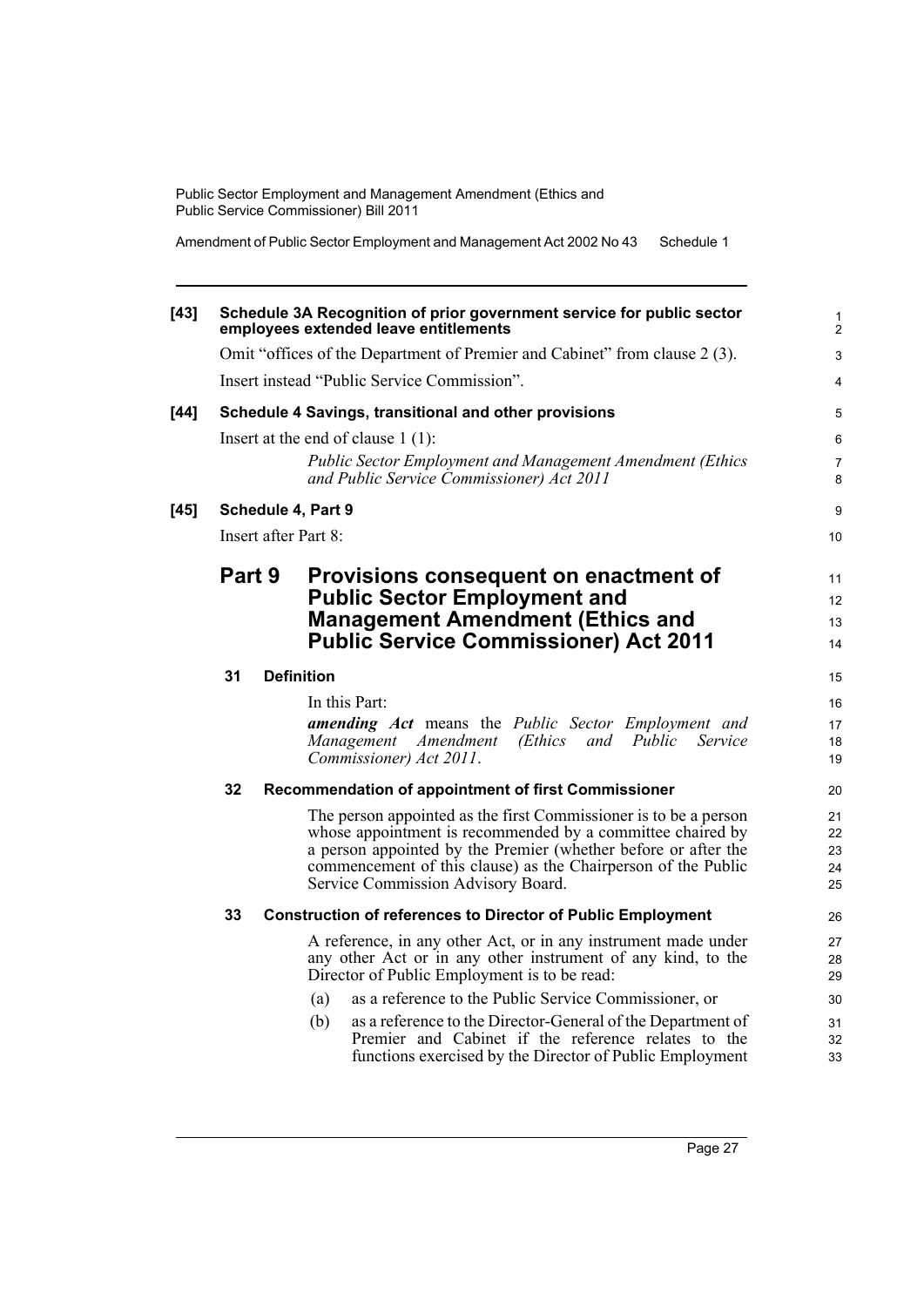Schedule 1 Amendment of Public Sector Employment and Management Act 2002 No 43

under Part 6.3 (as in force immediately before the amendments to that Part by the amending Act).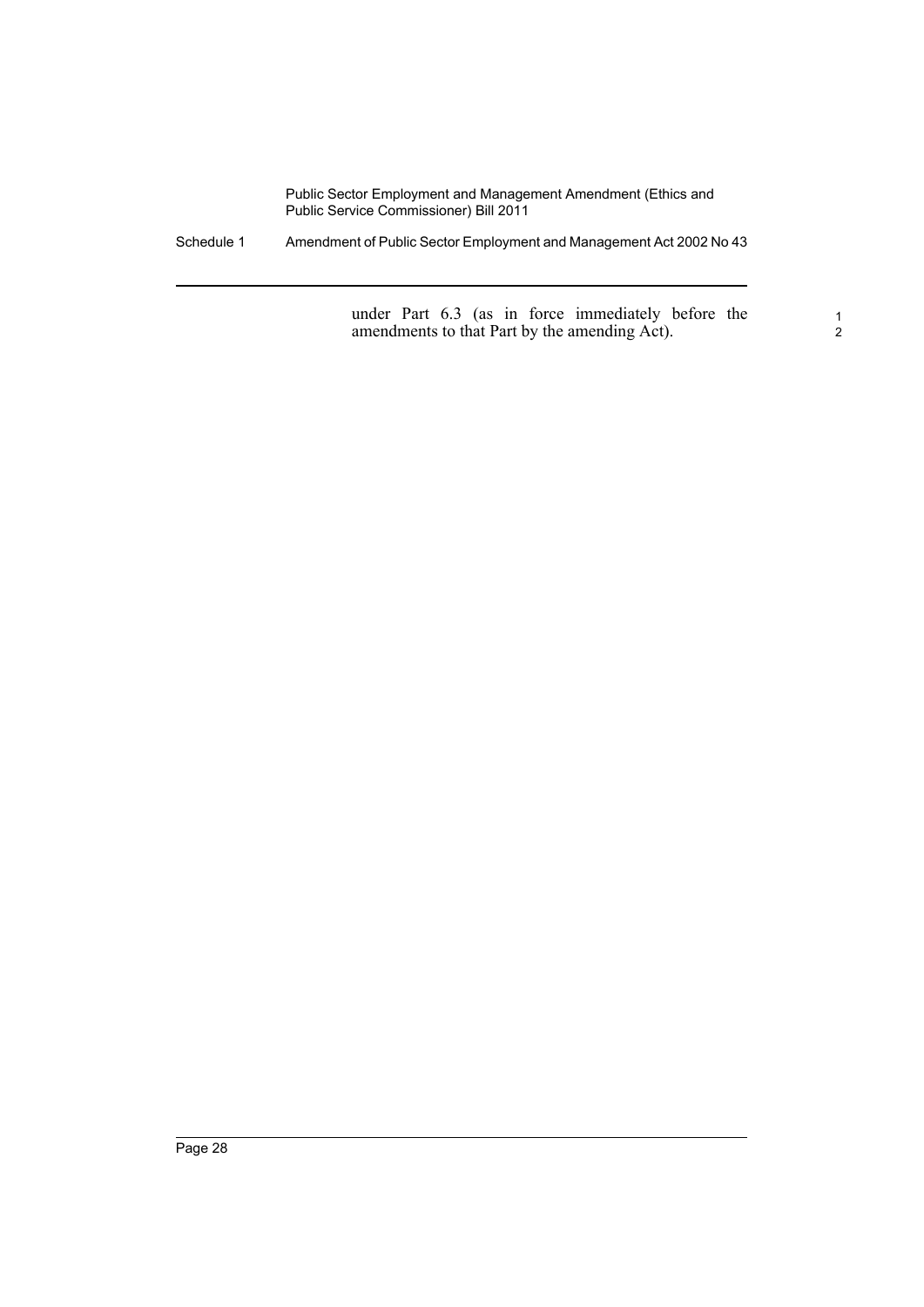Amendment of other legislation Schedule 2

<span id="page-34-0"></span>

|       | Schedule 2 Amendment of other legislation                                                                        | 1              |
|-------|------------------------------------------------------------------------------------------------------------------|----------------|
| 2.1   | <b>Anti-Discrimination Act 1977 No 48</b>                                                                        | 2              |
| [1]   | <b>Section 4 Definitions</b>                                                                                     | 3              |
|       | Omit the definition of <b>Director</b> from section 4 (1).                                                       | 4              |
| [2]   | <b>Section 122A Definitions</b>                                                                                  | 5              |
|       | Insert in alphabetical order:                                                                                    | 6              |
|       | <b>Commissioner</b> means the Public Service Commissioner.                                                       | $\overline{7}$ |
| $[3]$ | Sections 122A (definition of "reference"), 122I (1) (c) (ii) and (2)-(4),<br>122J (6), 122M, 122O, 122P and 122R | 8<br>9         |
|       | Omit "Director" wherever occurring. Insert instead "Commissioner".                                               | 10             |
| [4]   | Part 9A, Division 2, heading                                                                                     | 11             |
|       | Omit "The Director of Equal Opportunity in Public Employment".                                                   | 12             |
|       | Insert instead "EEO functions of Commissioner".                                                                  | 13             |
| [5]   | Sections 122E, 122F, 122HE and 122HG                                                                             | 14             |
|       | Omit the sections.                                                                                               | 15             |
| [6]   | <b>Section 122I EEO functions of Commissioner</b>                                                                | 16             |
|       | Omit "the Director" from section 122I (1) where firstly occurring.                                               | 17             |
|       | Insert instead "the Commissioner under this Part".                                                               | 18             |
| [7]   | Section 1211 (3) and (4)                                                                                         | 19             |
|       | Omit "Director's functions" wherever occurring.                                                                  | 20             |
|       | Insert instead "Commissioner's functions under this Part".                                                       | 21             |
| [8]   | <b>Section 124 Obstruction</b>                                                                                   | 22             |
|       | Omit "the Director or an officer of the Director" from section 124 (b).                                          | 23             |
|       | Insert instead "the Public Service Commissioner or a member of staff of the<br>Public Service Commission".       | 24<br>25       |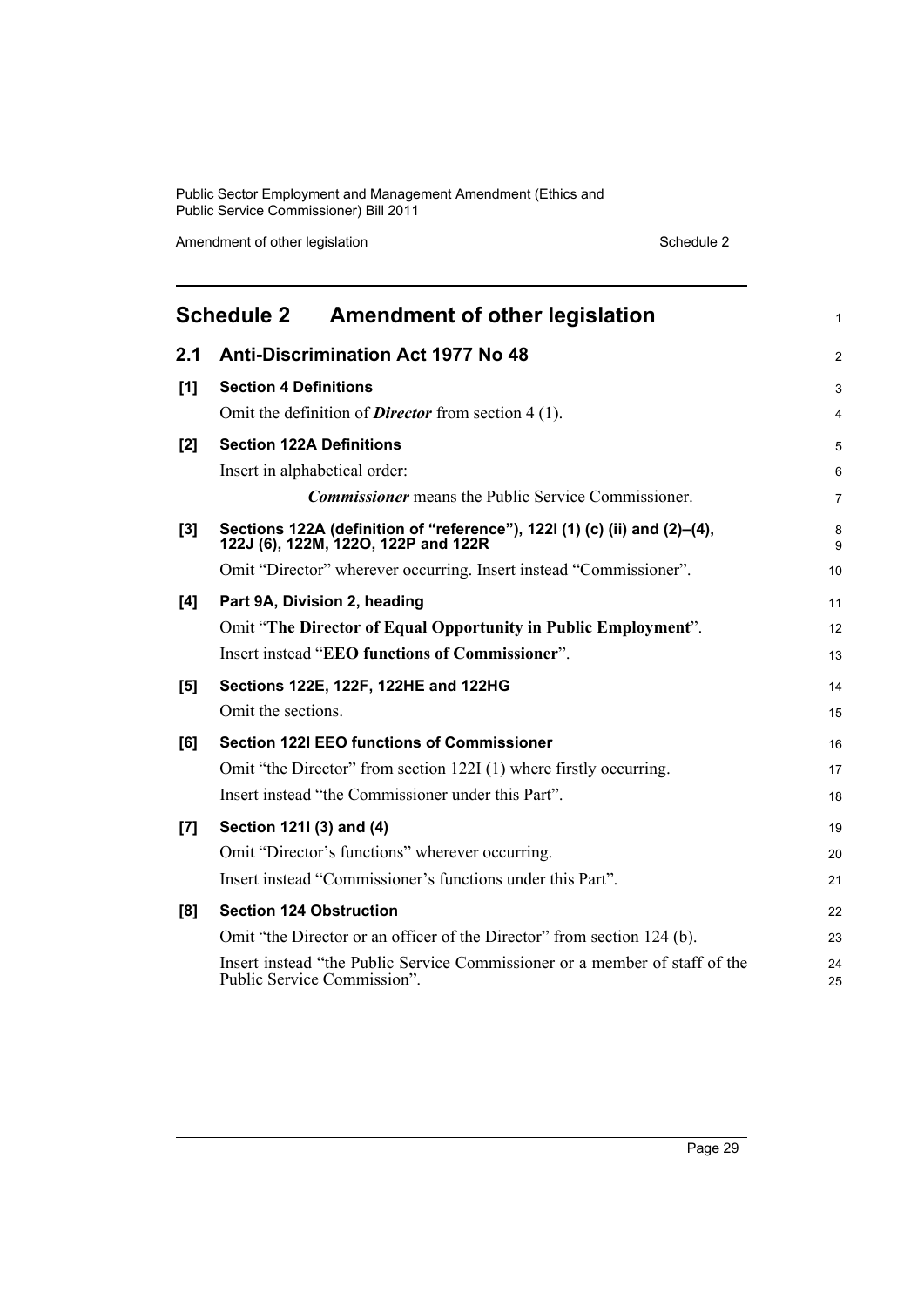Schedule 2 Amendment of other legislation

| 2.2 <sub>2</sub> | Defamation Act 2005 No 77                                                                                                  | 1                   |
|------------------|----------------------------------------------------------------------------------------------------------------------------|---------------------|
|                  | Schedule 1 Additional publications to which absolute privilege applies                                                     | $\overline{2}$      |
|                  | Omit clause 9 (1) (e). Insert instead:                                                                                     | 3                   |
|                  | to or by the Public Service Commissioner or a member of<br>(e)<br>staff of the Public Service Commission.                  | $\overline{4}$<br>5 |
| 2.3              | Fire Brigades Act 1989 No 192                                                                                              | 6                   |
| [1]              | <b>Section 68</b>                                                                                                          | $\overline{7}$      |
|                  | Omit the section. Insert instead:                                                                                          | 8                   |
|                  | 68<br><b>Definition</b>                                                                                                    | 9                   |
|                  | In this Division:                                                                                                          | 10                  |
|                  | <b>Director-General</b> means the Director-General of the Department                                                       | 11                  |
|                  | of Premier and Cabinet.                                                                                                    | 12                  |
| [2]              | Sections 70 (1), 71 (1), 72 (1) and 74 (2)                                                                                 | 13                  |
|                  | Omit "Authority" wherever occurring. Insert instead "Director-General".                                                    | 14                  |
|                  |                                                                                                                            |                     |
| 2.4              | <b>Health Services Regulation 2008</b>                                                                                     | 15                  |
|                  | <b>Clause 18 Construction of references to HealthQuest</b>                                                                 | 16                  |
|                  | Insert "immediately before the repeal of that definition by the <i>Public Sector</i>                                       | 17                  |
|                  | Employment and Management Amendment (Ethics and Public Service                                                             | 18                  |
|                  | Commissioner) Act 2011" after "2002" in the definition of <b>Director of Public</b><br><b>Employment</b> in clause 18 (7). | 19<br>20            |
| 2.5              | <b>Local Government Act 1993 No 30</b>                                                                                     | 21                  |
|                  |                                                                                                                            | 22                  |
|                  | Sections 346 (2) and 347 (1)<br>Omit "Director of Equal Opportunity in Public Employment" wherever<br>occurring.           | 23<br>24            |
|                  | Insert instead "Public Service Commissioner".                                                                              | 25                  |
| 2.6              | Non-Indigenous Animals Act 1987 No 166                                                                                     | 26                  |
|                  |                                                                                                                            |                     |
|                  | Section 9 Staff of the advisory committee                                                                                  | 27                  |
|                  | Omit "Public Employment Office" from section 9 (1) (b).<br>Insert instead "Public Service Commissioner".                   | 28<br>29            |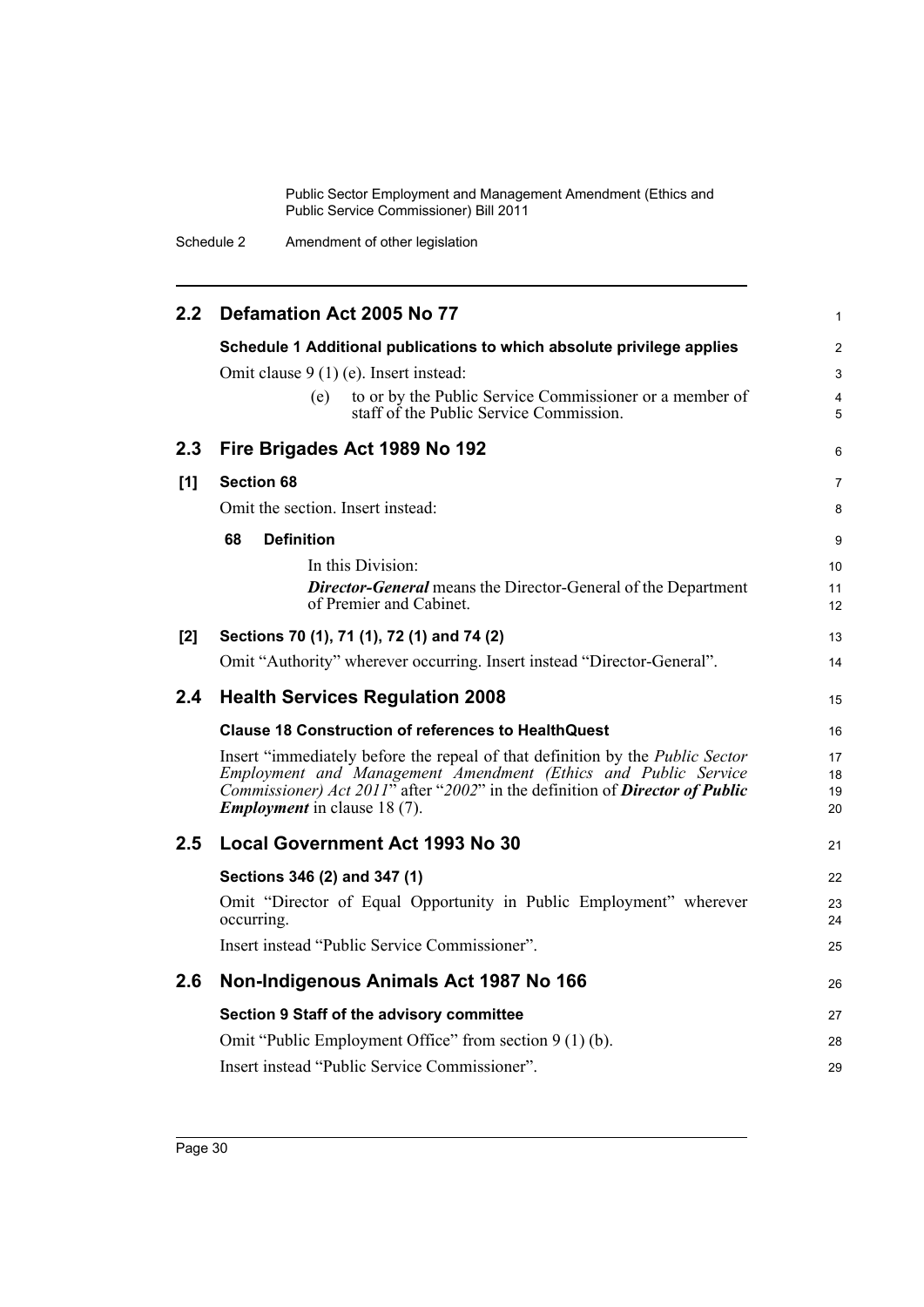Amendment of other legislation Schedule 2

| 2.7 | <b>Parliamentary Electorates and Elections Act 1912 No 41</b>                                                  | $\mathbf{1}$   |
|-----|----------------------------------------------------------------------------------------------------------------|----------------|
|     | <b>Section 21AP Remuneration of appointed officials</b>                                                        | 2              |
|     | Omit "Director of Public Employment".                                                                          | 3              |
|     | Insert instead "Public Service Commissioner".                                                                  | 4              |
| 2.8 | Police Act 1990 No 47                                                                                          | 5              |
|     | <b>Section 60 Executive officer mobility</b>                                                                   | 6              |
|     | Omit "Public Employment Office" from the note to the section.                                                  | $\overline{7}$ |
|     | Insert instead "Public Service Commissioner".                                                                  | 8              |
| 2.9 | <b>Police Regulation 2008</b>                                                                                  | 9              |
| [1] | Clause 69 Application of Public Service conditions of service and<br>selection procedures                      | 10<br>11       |
|     | Omit "Public Employment Office" from clause 69 (2).                                                            | 12             |
|     | Insert instead "Public Service Commissioner".                                                                  | 13             |
| [2] | <b>Clause 69 (2A)</b>                                                                                          | 14             |
|     | Omit "clause 9 (2) (b) of the <i>Public Sector Employment and Management</i><br>(General) Regulation 1996".    | 15<br>16       |
|     | Insert instead "clause 5 (2) (b) of the Public Sector Employment and<br>Management Regulation 2009".           | 17<br>18       |
|     | 2.10 Public Finance and Audit Act 1983 No 152                                                                  | 19             |
|     | <b>Schedule 3 Departments</b>                                                                                  | 20             |
|     | Insert after the matter relating to the Department of Premier and Cabinet in<br>Columns 1 and 2, respectively: | 21<br>22       |
|     | <b>Public Service Commission</b><br><b>Public Service Commissioner</b>                                         |                |
|     | 2.11 Public Sector Employment and Management Regulation<br>2009                                                | 23<br>24       |
| [1] | Clauses 6, 9 (1) and 13 (8) (definition of "nominated medical assessor")                                       | 25             |
|     | Omit "Director of Public Employment" wherever occurring.                                                       | 26             |
|     | Insert instead "Public Service Commissioner".                                                                  | 27             |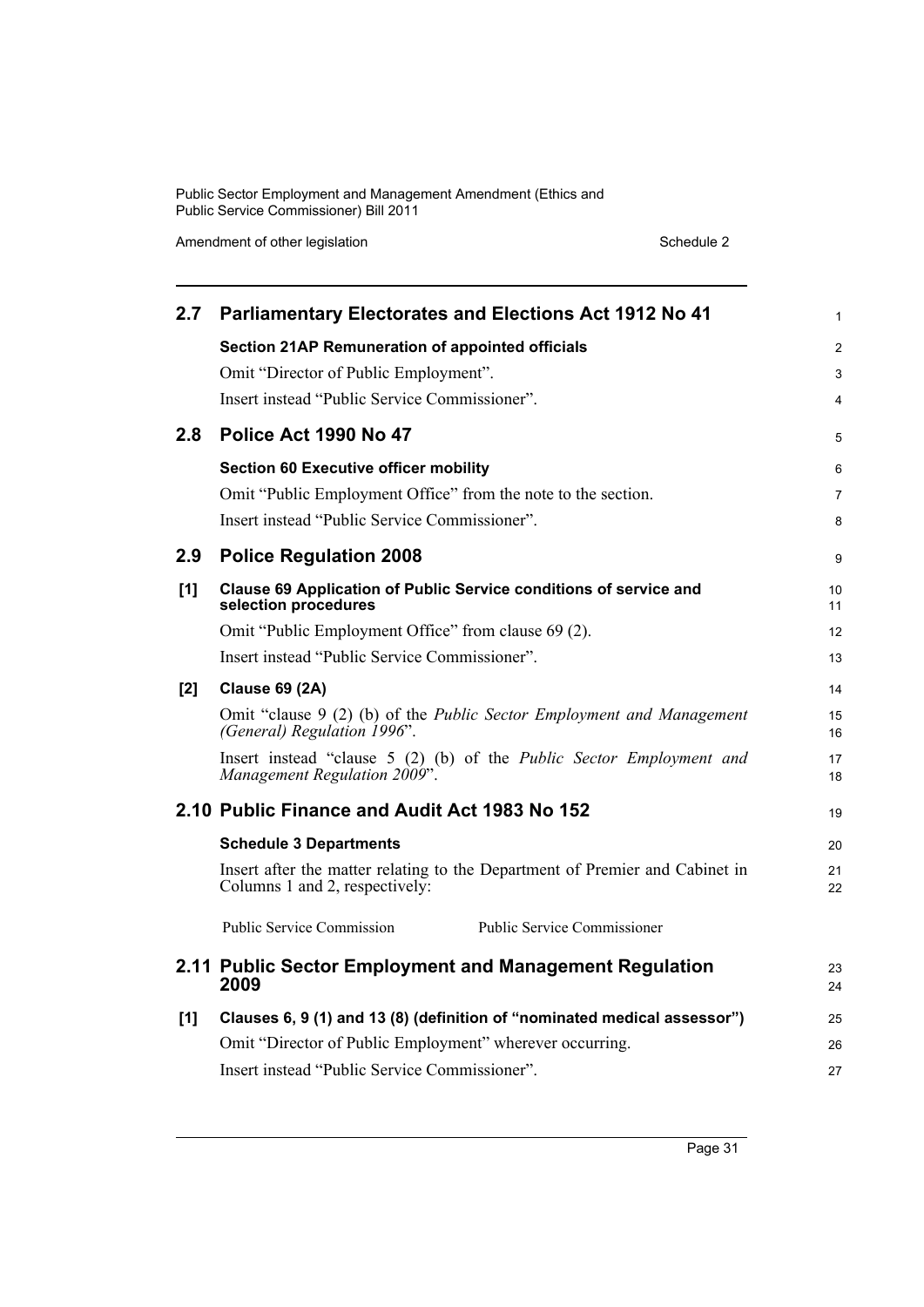Schedule 2 Amendment of other legislation

| [2] |              |                       |     | Clauses 15 (1), 17 (5), 22 (3) and 25                                                                                                                                                                                                                                        | $\mathbf{1}$                   |
|-----|--------------|-----------------------|-----|------------------------------------------------------------------------------------------------------------------------------------------------------------------------------------------------------------------------------------------------------------------------------|--------------------------------|
|     |              |                       |     | Omit "Director of Public Employment" wherever occurring.                                                                                                                                                                                                                     | $\overline{2}$                 |
|     |              |                       |     | Insert instead "Director-General of the Department of Premier and Cabinet".                                                                                                                                                                                                  | 3                              |
| [3] |              | Clause 24             |     |                                                                                                                                                                                                                                                                              | 4                              |
|     |              |                       |     | Omit the clause. Insert instead:                                                                                                                                                                                                                                             | 5                              |
|     | 24           |                       |     | Determinations and approvals                                                                                                                                                                                                                                                 | 6                              |
|     |              | (1)                   |     | A determination or an approval of a relevant person under this<br>Regulation is to be published or notified in such manner as the<br>person considers necessary in order to bring the determination or<br>approval to the notice of the members of staff to whom it applies. | $\overline{7}$<br>8<br>9<br>10 |
|     |              | (2)                   |     | A determination or an approval of a relevant person under this<br>Regulation may do either or both of the following:                                                                                                                                                         | 11<br>12                       |
|     |              |                       | (a) | apply generally or be limited in its application by reference<br>to specified exceptions or factors,                                                                                                                                                                         | 13<br>14                       |
|     |              |                       | (b) | apply differently according to different factors of a<br>specified kind.                                                                                                                                                                                                     | 15<br>16                       |
|     |              | (3)                   |     | In this clause:                                                                                                                                                                                                                                                              | 17                             |
|     |              |                       |     | <i>relevant person</i> means any of the following:                                                                                                                                                                                                                           | 18                             |
|     |              |                       | (a) | the Public Service Commissioner,                                                                                                                                                                                                                                             | 19                             |
|     |              |                       | (b) | the Director-General of the Department of Premier and<br>Cabinet,                                                                                                                                                                                                            | 20<br>21                       |
|     |              |                       | (c) | a Department Head.                                                                                                                                                                                                                                                           | 22                             |
|     | <b>No 4)</b> |                       |     | 2.12 Statutory and Other Offices Remuneration Act 1975 (1976)                                                                                                                                                                                                                | 23<br>24                       |
|     |              |                       |     | <b>Schedule 1 Public offices</b>                                                                                                                                                                                                                                             | 25                             |
|     |              |                       |     | Insert at the end of the Schedule:                                                                                                                                                                                                                                           | 26                             |
|     |              |                       |     | <b>Public Service Commissioner</b>                                                                                                                                                                                                                                           | 27                             |
|     |              |                       |     | 2.13 Teaching Service Act 1980 No 23                                                                                                                                                                                                                                         | 28                             |
|     |              | provision of services |     | Section 92 Deduction from salary or wages for use of building or                                                                                                                                                                                                             | 29<br>30                       |
|     |              |                       |     | Omit "Public Employment Office" from section 92 (1).                                                                                                                                                                                                                         | 31                             |
|     |              |                       |     | Insert instead "Public Service Commissioner".                                                                                                                                                                                                                                | 32                             |